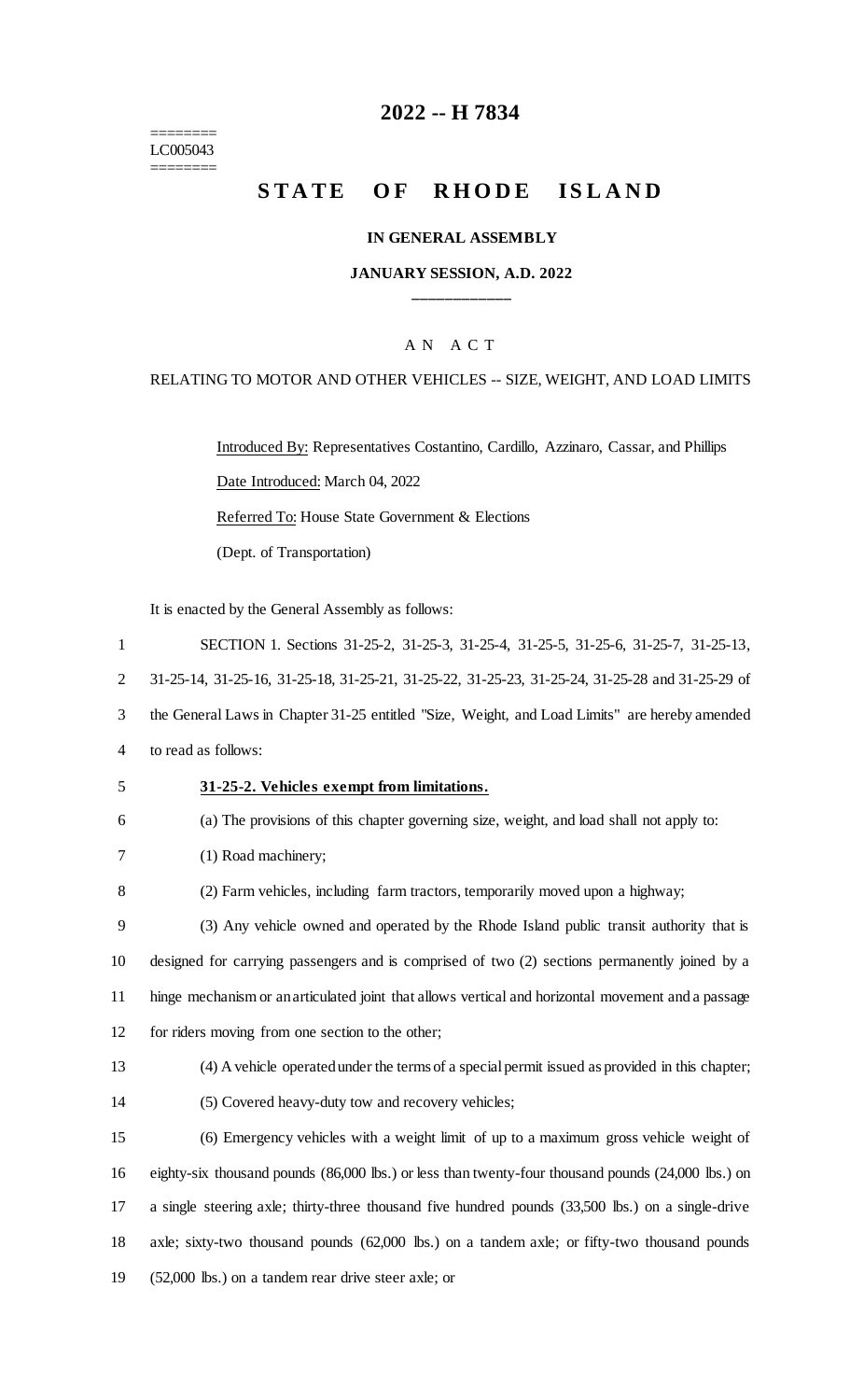(7) Natural gas vehicles up to a maximum gross vehicle weight of eighty-two thousand pounds (82,000 lbs.) by an amount that is equal to the difference between the weight of the vehicle attributable to the natural gas tank and fueling system carried by that vehicle; and the weight of a comparable diesel tank and fueling system.

 (b) The provisions of this chapter governing size, weight, and load shall not apply to fire apparatus acquired by a city or town within this state prior to July 1, 1999.

- (c) Nothing in this section shall permit these vehicles to travel over any structure, highway,
- or portion of highway which is weight restricted for the vehicle load.
- **31-25-3. Maximum width.**

 (a) The total outside width of any vehicle or the load on it shall not exceed one hundred two inches (102") excluding any safety and noncargo carrying appurtenances on either motorized 12 campers or camping recreational vehicles. Violations of this section are subject to fines enumerated 13 in § 31-41.1-4.

- (b) Any carrier or persons operating a vehicle that exceeds the maximum width, as permitted or as defined in this section, shall be fined one hundred dollars (\$100) per inch over width
- 16 or portion of it
- **31-25-4. Maximum height.**

 (a) No vehicle including any load on it shall exceed a height of one hundred sixty-two 19 inches (162"). Violations of this section are subject to fines enumerated in § 31-41.1-4.

 (b) Any carrier or persons operating a vehicle that exceeds the maximum height, as permitted or as defined in this section, shall be fined five hundred dollars (\$500) per inch over height or portion of it.

# **31-25-5. Maximum length of single vehicle and load.**

24 (a) No vehicle, including any load on it, except Rhode Island public transit authority articulated buses, shall exceed a length of forty feet (40') extreme overall dimension inclusive of front and rear bumpers, or in the case of a motor bus, motorized camper or camping recreational vehicle forty-five feet (45').

 (b) Any carrier or persons operating a vehicle that exceeds the maximum length, as permitted or as defined in this section, shall be fined two hundred dollars (\$200) per foot over

- length or portion of it.
- **31-25-6. Maximum number and length of coupled vehicles.**

 (a) No combination of vehicles coupled together shall consist of more than three (3) units, a truck-tractor, semi-trailer, and trailer. The combination of vehicles shall not be restricted in overall length, except that when a truck-tractor, semi-trailer, and a trailer are used in combination,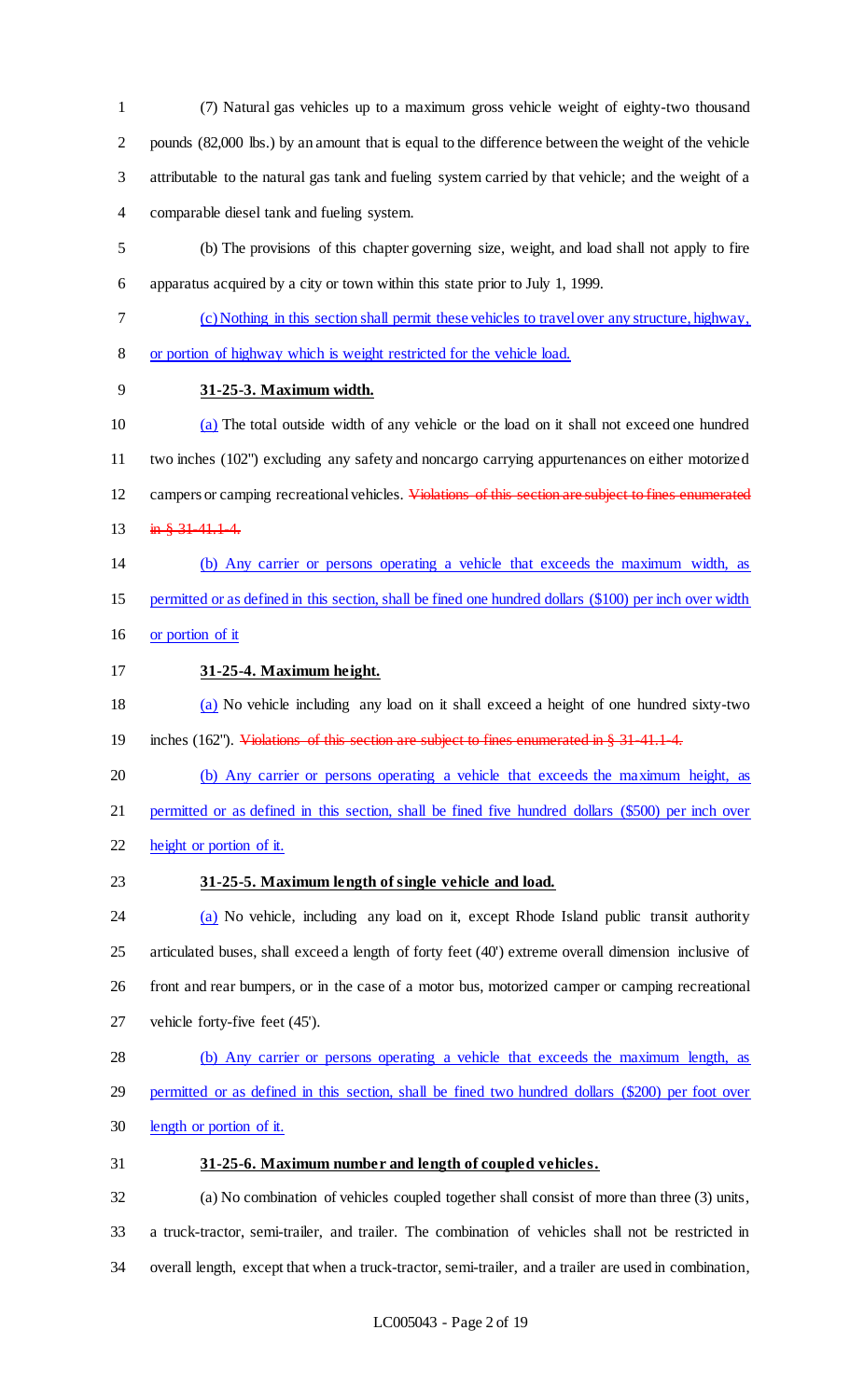the trailer or semi-trailer each shall not exceed twenty-eight and one-half feet (28' 6"), excluding 2 bumpers and accessories. Provided, however, that combinations of vehicles consisting of three (3) units shall be permitted to operate only on the interstate highway system and on those highways, streets, and roads designated by the director of the department of transportation.

 (b) Combinations of vehicles consisting of truck-tractor and semi-trailer coupled together shall not be restricted in overall length, and semi-trailers shall not exceed fifty-three feet (53') in length, excluding bumpers and accessories. Towaway trailer transporter combinations shall not be restricted to an overall length limitation of less than eighty-two feet (82'). Semi-trailers exceeding forty-eight and one-half feet (48' 6") shall be permitted to operate only on the interstate highway system and on those highways, streets, and roads designated by the director of the department of transportation. Exceptions to the requirements of this section include the use of a pole trailer and combinations designed to transport motor vehicles and/or automobiles as authorized in §§ 31-25-7 and 31-25-8. The provision that no combination of vehicles coupled together shall consist of more than three (3) units shall not apply to vehicles coupled together by a saddle mount device used to transport motor vehicles in a drive-away service when no more than three (3) saddle mounts are used, and equipment used in the combination is approved by Part 393.71 of the federal motor carrier safety regulations, 49 C.F.R. § 393.71, and safety regulations of the division of motor vehicles of the department of revenue of the state of Rhode Island as this federal and/or state legislation may 19 be amended or revised from time to time. Any owner or operator found deviating from the approval 20 approved permitted routes shall be fined a minimum mandatory fine of five hundred dollars (\$500), but not more than one thousand dollars (\$1,000).

 (c) The distance from the kingpin of the trailer to the center of the rear axle may not exceed forty-one feet (41').

- (d) Fifty-three foot (53') trailers shall be equipped with a rear-end protection device of substantial construction consisting of a continuous lateral beam extending to within four inches (4") of the lateral extremities of the trailer, and located not more than twenty-two inches (22") from the surface of the road as measured with the vehicle empty and on level surface.
- 28 (e) Violations of this section are subject to fines enumerated in § 31-41.1-4. Any carrier or 29 persons operating a vehicle or combination of vehicles that exceeds the maximum number or length
- of coupled vehicles, as permitted or as defined in this section, shall be fined two hundred dollars
- (\$200) per foot over length or portion of it.
- **31-25-7. Front and rear extensions of load.**

 (a) Subject to the provisions of this chapter limiting the length of vehicles and loads, the load upon any vehicle, operated alone or the load upon the front vehicle of a combination of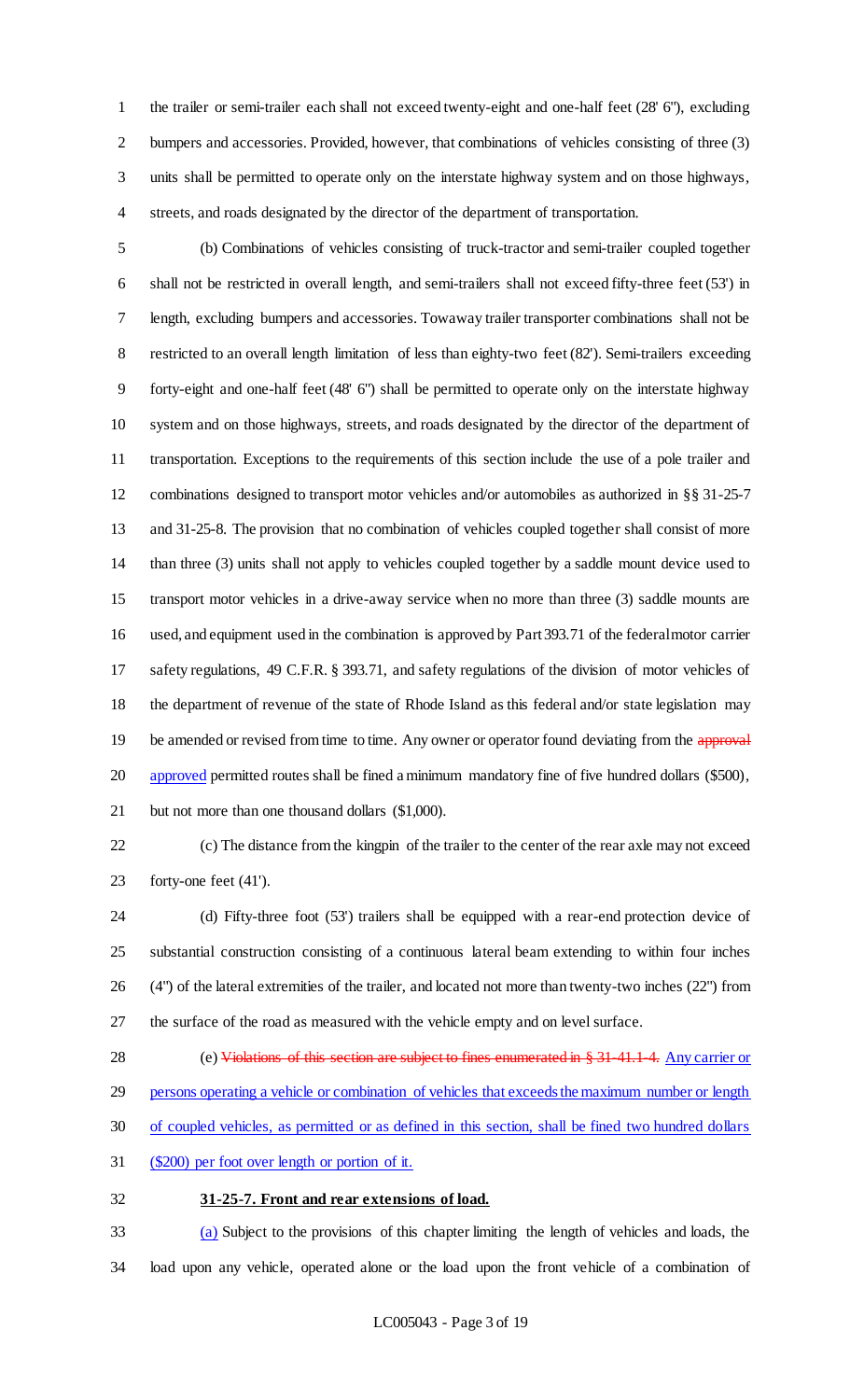vehicles, shall not extend more than three feet (3') beyond the foremost part of the vehicle, and the load upon any vehicle, operated alone or the load upon the rear vehicle of a combination of vehicles, 3 shall not extend more than six feet (6') beyond the rear of the bed or body of the vehicle. Violations of this section are subject to fines enumerated in § 31-41.1-4.

- (b) Any carrier or persons operating a vehicle that exceeds the maximum extensions of
- load, as permitted or as defined in this section, shall be fined two hundred dollars (\$200) per foot
- over length or portion of it.
- 

# **31-25-13. Axle load limit.**

 (a) The gross weight imposed on the highway by the wheels of any one axle of a vehicle shall not exceed twenty-two thousand four hundred pounds (22,400 lbs.).

- (b) For the purposes of this chapter, "axle load" is defined as the total load transmitted to the road by all wheels whose centers are included between two (2) parallel transverse vertical planes forty inches (40") apart, extending across the full width of the vehicle.
- 14 (c) Violations of this section are subject to fines enumerated in  $\frac{24}{34}$  41.1.4 § 31-25-14.
- 

#### **31-25-14. Maximum weight and tandem axles.**

 (a) It shall be unlawful to transport or operate over or upon any public highway in this state any vehicle equipped with tandem axles, should the gross weight of the axles exceed thirty-six thousand pounds (36,000 lbs.) if the axle spacing does not exceed eight feet (8').

 (b) With respect to all public highways, the overall gross weight on a group of two (2) or more consecutive axles of a vehicle or combination of vehicles, shall be determined by the following bridge gross weight formula:

$$
22 \t W = 500 [(LN/(N-1)) + 12N + 36]
$$

 where W = the overall gross weight on any group of two or more consecutive axles to the 24 nearest five hundred pounds  $(500 \text{ lbs.})$ ; L = the distance in feet between the extremes of any group 25 of two (2) or more consecutive axles; and  $N =$  the number of axles in the group under consideration. This overall gross weight of any vehicle or combination of vehicles may not exceed eighty thousand pounds (80,000 lbs.) except as specified in §§ 31-25-1, 31-25-2, and 31-25-21.

 (c) In any calculation using the formula in subsection (b) of this section in which the tandem axle limit is less than thirty-six thousand pounds (36,000 lbs.), thirty-six thousand pounds (36,000 lbs.) shall be considered the legal limit. Single axle limits shall be as defined in § 31-25-13. Nothing in this chapter shall be construed to abrogate any of the "grandfather rights" in existence as of April 1, 1989.

- (d) Penalties.
- 34 (1) Any carrier, as defined in § 31-25-16, or persons operating a vehicle or combination of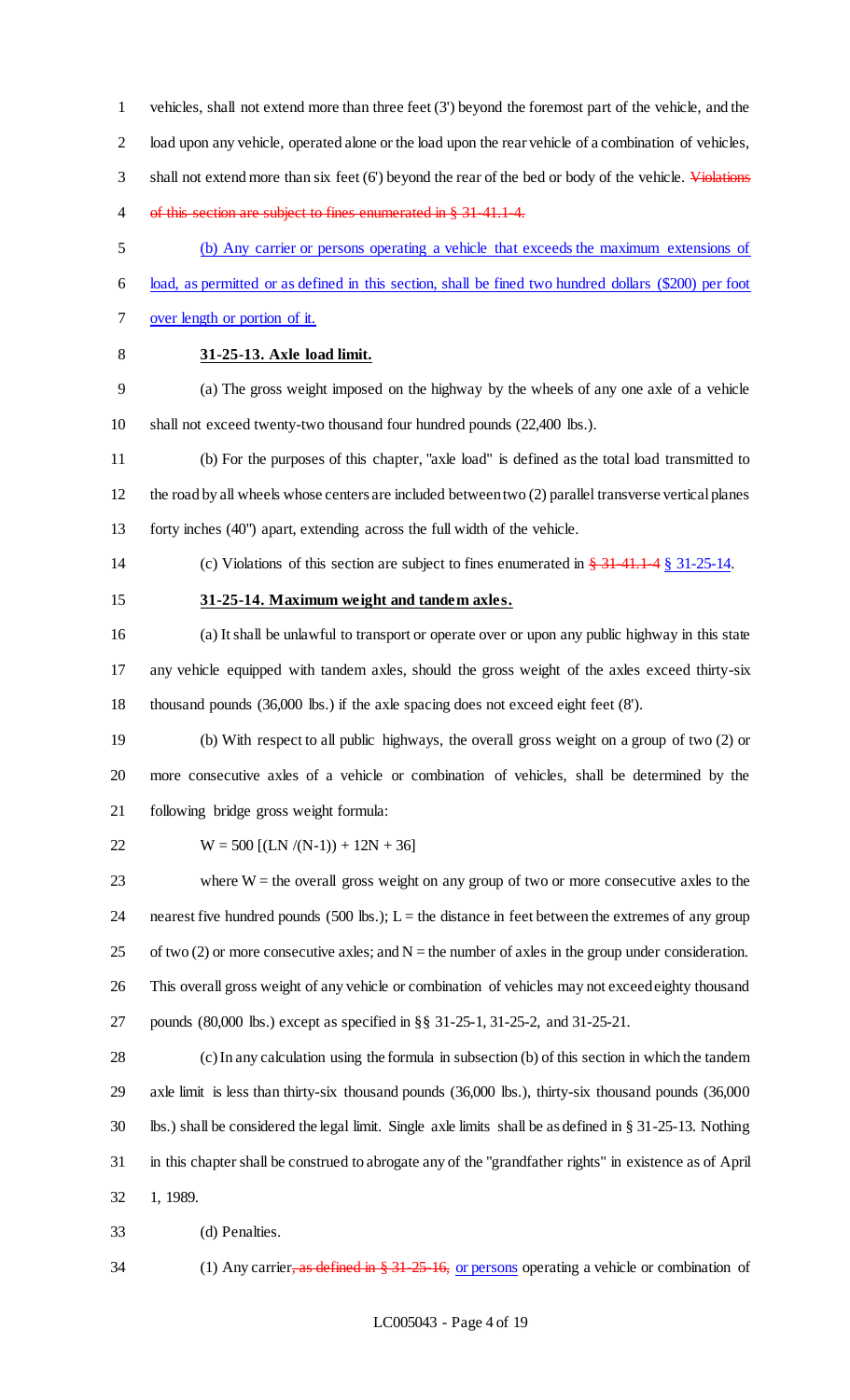vehicles that exceeds the weight limits of tandem-axle vehicles, as defined in this section, shall be 2 fined one hundred twenty-five dollars (\$125) per one hundred pounds (100 lbs.) overweight or portion of it.

4 (2) Any carrier, as defined in § 31-25-16, or persons operating a vehicle or combination of vehicles that exceeds the weight limits of twenty-two thousand four hundred pounds (22,400 lbs.) single axle limits as cited in § 31-25-13, shall be fined one hundred twenty-five dollars (\$125) per 7 one hundred pounds (100 lbs.) overweight or portion of it.

8 (3) Any carrier <del>, as defined in § 31-25-16,</del> or persons operating a vehicle or combination of vehicles that exceeds the bridge gross weight formula, as defined in this section, shall be fined 10 one hundred twenty-five dollars  $(\$125)$  are subject to fines enumerated in § 31-25-16(c)(2) through 11  $(c)(4)$ .

#### **31-25-16. Authorized weight shown in registration -- Exceeding limit.**

 (a) The administrator of the division of motor vehicles shall insert in the registration card issued for a vehicle the gross weight for which it is registered. If it is a truck tractor to be used for propelling semi-trailers, he or she shall separately insert the total permissible gross weight of the truck tractor and semi-trailers to be propelled by it. It shall be unlawful for any carrier to operate or permit to be operated any vehicle or combination of vehicles of a gross weight in excess of that 18 registered or permitted by the administrator of the division of motor vehicles, permitted by the 19 department of transportation, or in excess of the limitations set forth in this chapter.

20 (b) For the purposes of this section chapter 25 of title 31, "carrier" means and includes any company or person who furthers their commercial or private enterprise by use of the vehicle.

 (c)(1) Penalties for violations of this section will be calculated on the registered or 23 permitted legal weight in comparison to the actual weight and shall be heard and adjudicated at the traffic tribunal.

 (2) The overweight penalties for vehicles with ten thousand pounds (10,000 lbs.) gross vehicle weight or less shall be eighty-five dollars (\$85.00) per thousand pounds overweight or portion of it.

 (3) The overweight penalties for vehicles exceeding ten thousand pounds (10,000 lbs.) 29 gross vehicle weight shall be one hundred twenty-five dollars (\$125.00) per thousand five hundred pounds (500 lbs.) overweight or portion of it.

 (4) The overweight penalty for vehicles being operated in excess of one hundred four thousand, eight hundred pounds (104,800 lbs.) gross vehicle weight shall be one thousand twenty-33 five dollars (\$1,025) in addition to the penalties enumerated in subsection  $\left(\frac{\theta}{2}\right)$  (c)(3) of this section.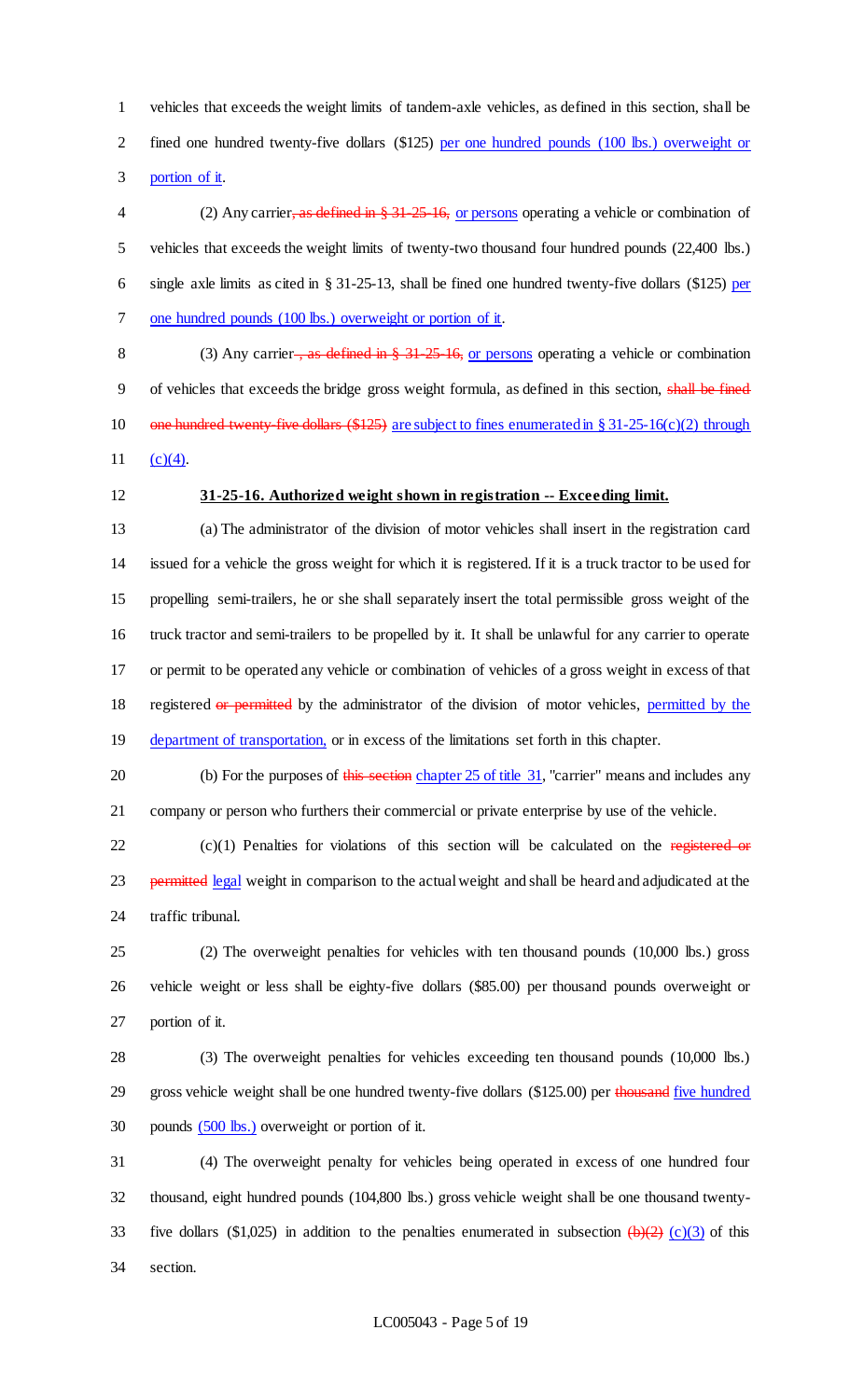(5) The overweight penalty for vehicles being operated in excess of one hundred thirty

2 thousand pounds (130,000 lbs.) gross vehicle weight shall be two thousand five hundred dollars

(\$2,500) in addition to the penalties enumerated in subsection (c)(3) of this section.

#### **31-25-18. Weighing of suspected overweight vehicles.**

 Any proper officer having reason to believe that the weight of a vehicle and load is unlawful is authorized to require the driver to stop and submit to a weighing of the vehicle and load by means of either portable or stationary scales, and may require that the vehicle be driven to the nearest 8 available stationary scales. Any carrier or persons found to be operating in excess of their registered, permitted, and/or legal weight limits may be fined and released, required to reduce weight or dimensions to legal, and/or required to pursue a legal permit at the officer's discretion. Any carrier or persons found to have pending motor vehicle fines in excess of ten thousand dollars

(\$10,000) may have their permit privileges suspended until pending fines are paid.

### **31-25-21. Power to permit excess size or weight of loads.**

 (a) The department of transportation, with respect to highways under its jurisdiction, may, in its discretion, upon application in writing and good cause being shown for it, approve the 16 issuance of a special permit in writing by the division of motor vehicles authorizing the applicant to operate or move a vehicle, or combination of vehicles, of a size or weight of vehicle or load exceeding eighty thousand pounds (80,000 lbs.) or otherwise not in conformity with the provisions of chapters 1 -- 27 of this title upon any highway under the jurisdiction of the party granting the permit and for the maintenance of which the party is responsible. Permits that have been issued for a full year shall not be required to be renewed for the period of time for which payment has been made and the application and other required documentation has been completed and filed. Provided, that neither the department of transportation nor the local authorities may approve the issuance of 24 permits for divisible loads weighing in excess of one hundred four thousand eight hundred pounds (104,800 lbs.), gross vehicle weight, for five-axle (5) vehicles and seventy-six thousand six hundred fifty pounds (76,650 lbs.), gross vehicle weight, for three-axle (3) vehicles the limits set by the 27 director of the department of transportation by and through the rules and regulations promulgated by the department of transportation entitled "rules and regulations regarding overweight and oversize vehicle permits". (1) Provided, however, that for milk products, any vehicle carrying fluid milk products

shall be considered a load that cannot be easily dismantled or divided.

 (b) The director of the department of transportation may enter into agreements with other states, the District of Columbia, and Canadian provinces providing for the reciprocal enforcement of the overweight or over-dimensional vehicle permit laws of those jurisdictions entering into the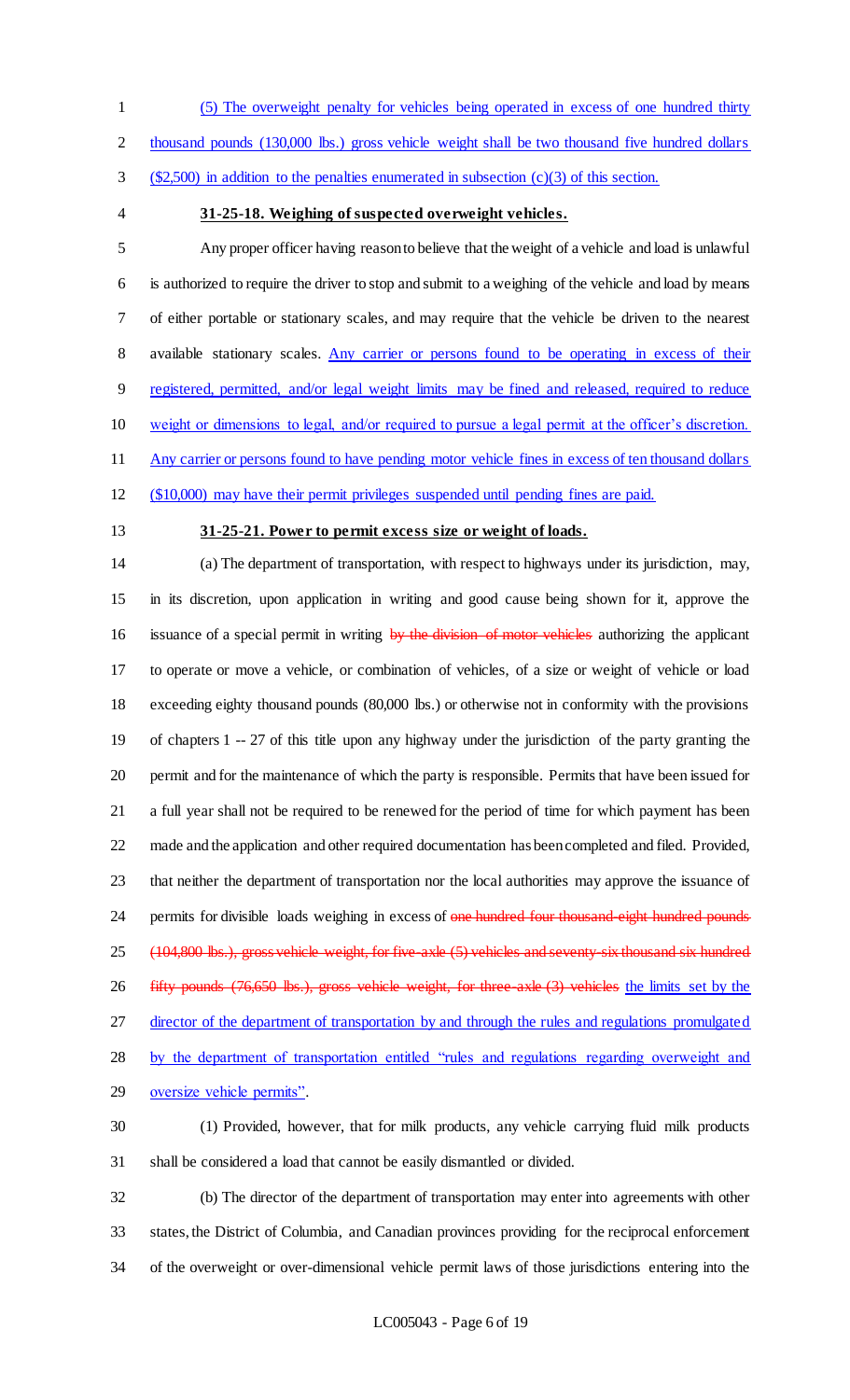1 agreement.

2 (c) Trip permit fee Single trip non-divisible permit fee. A fee of forty dollars (\$40.00) shall 3 be paid to the division of motor vehicles department of transportation for the issuance of each non-4 reducible vehicle or load non-divisible single trip permit; provided, however, applicants seeking a 5 permit for a non-divisible load exceeding one hundred thirty thousand pounds (130,000 lbs.) shall 6 pay a fee of three hundred dollars (\$300.00) to the division of motor vehicles for consideration of 7 a special trip permit approved by the department of transportation pursuant to subsection (e). Upon 8 approval of the application, the department of transportation shall provide the approved permit. The 9 driver must possess the permit and documentation as required by the permit at all times.

10 (d) Annual fee Annual construction equipment blanket permit fee. An annual fee of four 11 hundred dollars (\$400) paid to the division of motor vehicles department of transportation shall exempt the payor from the necessity of paying single trip permit fees for non-divisible construction equipment loads of less than one hundred thirty thousand pounds (130,000 lbs.) as found in subsection (c). However, payment of the fee shall not be deemed to authorize non-compliance with 15 the rules and regulations promulgated by the department of transportation entitled "State of Rhode" **Island Manual for Overweight and Oversize Vehicle Permits."** "rules and regulations regarding overweight and oversize vehicle permits".

18 (e) Blanket construction equipment permits may be issued, as determined by the 19 department of transportation, for intrastate movement of non-reducible non-divisible construction 20 equipment loads upon payment of the fee set forth in subsection (d). If used in conjunction with an 21 annual divisible load permit, the limits and requirements of the blanket construction equipment 22 permit shall supersede the requirements of the divisible load permit. The driver must possess both 23 permits and all required documentation The duration of the blanket permit may not exceed one 24 year<sub>5</sub>. The and the construction equipment permit load shall be limited to a minimum overall length 25 of fifty-five feet (55'), a maximum overall length of eighty feet (80'), and a maximum width of 26 twelve feet four inches (12' 4"), provided that neither the division of motor vehicles nor local 27 authorities may issue blanket permits for non-divisible loads weighing in excess a maximum gross 28 weight of one hundred thirty thousand pounds (130,000 lbs.) on less than six (6) axles, with 29 individual axle weights exceeding and a maximum axle weight of twenty-five thousand pounds 30 (25,000 lbs.); provided, further, that the department of transportation, with respect to highways 31 under its jurisdiction, may, in its discretion and upon application and for good cause shown, 32 approve the issuance of a special single trip non-divisible permit authorizing the applicant to exceed 33 one hundred thirty thousand pounds (130,000 lbs.) for non-divisible loads. A flashing amber light 34 shall be in operation above the highest point of the vehicle and shall be visible from both the front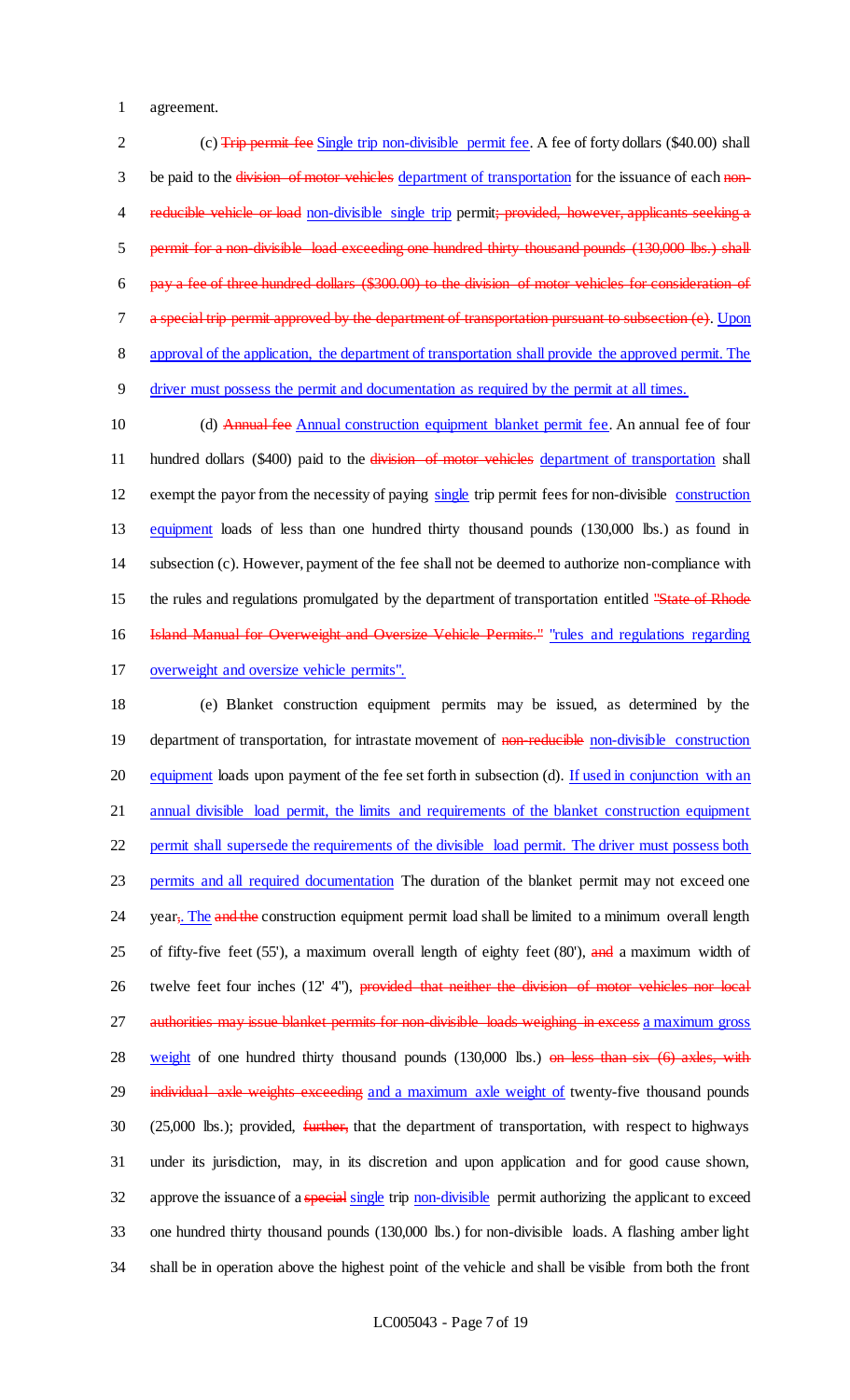| $\mathbf{1}$             | and rear of the vehicle; and signs and red warning flags shall be affixed to all extremities. All                 |
|--------------------------|-------------------------------------------------------------------------------------------------------------------|
| $\overline{2}$           | blanket permits issued in accordance with this section shall be effective during daylight and night-              |
| 3                        | time hours for all over-dimensional moves made and travel shall be allowed on state highways.                     |
| $\overline{\mathcal{A}}$ | (f) Permission to travel is always subject to weather and road conditions. The following                          |
| 5                        | restrictions on travel times shall apply to all vehicles over eight feet six inches (8'6") wide, over             |
| 6                        | eighty feet (80') long, or over one hundred thirty thousand pounds (130,000 lbs.):                                |
| 7                        | (1) Freeways $-\frac{in}{}$ general and arterial roadways.                                                        |
| $8\,$                    | No travel will be allowed between the hours of 7:00 am and 9:00 am or between 3:00 pm                             |
| 9                        | and 7:00 pm, Monday through Friday on any day of the week.                                                        |
| 10                       | (2) Arterial roadways.                                                                                            |
| 11                       | No travel will be allowed between the hours of 7:00 am and 9:00 am or between 3:00 pm                             |
| 12                       | and 7:00 pm, Monday through Friday.                                                                               |
| 13                       | $\left(\frac{3}{2}\right)$ Holidays.                                                                              |
| 14                       | Memorial Day, Victory Day, Labor Day, Dr. Martin Luther King Jr. Day, and Columbus                                |
| 15                       | Day -- No Saturday, Sunday, or Monday day or night travel.                                                        |
| 16                       | Thanksgiving Day -- No Wednesday night or Thursday day or night travel. No travel on                              |
| 17                       | Wednesday through Sunday of Thanksgiving week in any calendar year.                                               |
| 18                       | Independence Day, Veterans Day, Christmas Day, New Year's Day -- No day or night                                  |
| 19                       | travel and no travel the previous night.                                                                          |
| 20                       | Easter Sunday. No Saturday night or Sunday travel.                                                                |
| 21                       | (3) Violations of this section are subject to fines enumerated in § 31-25-24.                                     |
| 22                       | $(\hat{H})(g)$ Construction equipment blanket permits shall not be granted for travel over the                    |
| 23                       | following bridges:                                                                                                |
| 24                       | Blackstone River Viaduct 750 carrying I-295 northbound and southbound over the                                    |
| 25                       | <b>Blackstone River;</b>                                                                                          |
| 26                       | Kingston Road Bridge No. 403 carrying I-95 northbound and southbound over Kingston                                |
| 27                       | Road.                                                                                                             |
| 28                       | $\left(\frac{f(x)}{g(x)}\right)$ Travel of blanket permitted construction equipment through zones with reductions |
| 29                       | in lane width such as construction zones will not be allowed. Prior to travel, blanket permit holders             |
| 30                       | are responsible to verify the location of construction zones and lane width reductions. Locations of              |
| 31                       | lane width reduction zones are available through the state department of transportation's                         |
| 32                       | construction office.                                                                                              |
| 33                       | (i) Upon approval of the annual construction equipment blanket permit application, the                            |
| 34                       | department of transportation shall provide the approved permit. The driver must possess the permit                |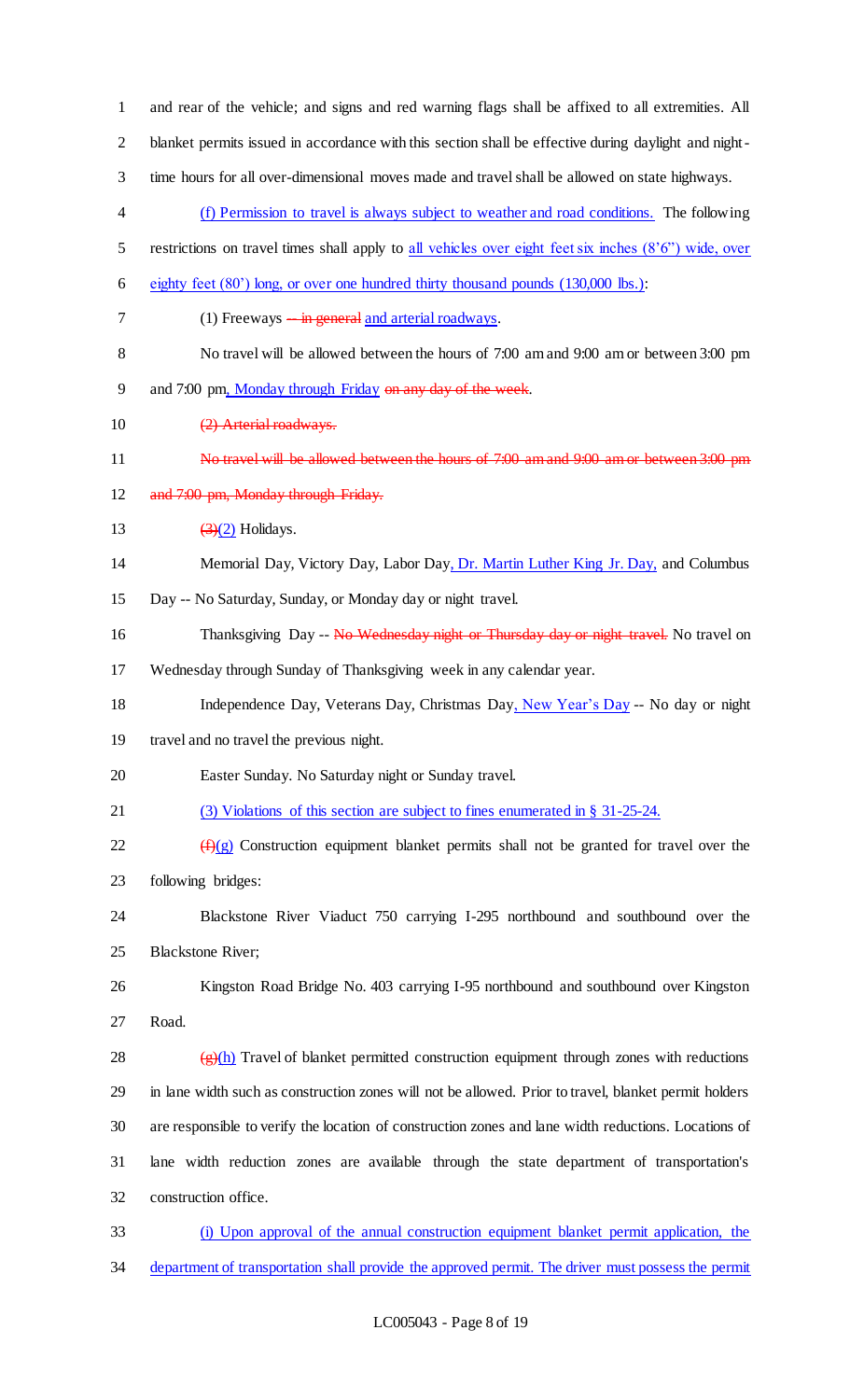- 1 and documentation as required by the permit at all times.
- 2 (j) Any carrier or persons found to be operating without a required permit, or in excess of
- 3 their permit limits, three (3) times within a one year period shall be revoked of their ability to use
- 4 and receive permits within the state for up to thirty (30) days. Additional violations shall result in
- 5 revocation of up to ninety (90) days.
- 6 (k) Operation of any vehicle in excess of the requirements of any permit shall void that 7 permit and result in the imposition of fines as provided in this chapter.
- 

#### 8 **31-25-22. Application for excess load permit.**

- 9 (a) The application for an excess load permit annual divisible load permit pursuant to § 31-10 25-21 shall specifically describe the vehicle or vehicles and load to be operated or moved, and the 11 particular highways for which the permit to operate is requested and whether the permit is requested
- 12 for a single trip or for continuous operation.
- 13 (b) For continuous operation of divisible loads load permits, the specifically described

14 vehicle or vehicles must be certified originally by the manufacturer of them to possess the braking 15 and carrying capacity for the weight specified on the application.

16 (c) Upon approval of the application or renewal of divisible load permits, the department 17 of revenue transportation shall provide identification devices to be placed on the lower left corner 18 of the driver's side of the windshield for trucks and tractors and on the front left corner of the driver's 19 side for trailers the approved permit. The driver must possess the permit and documentation as 20 required by the permit at all times.

21 (d) Any motor carrier that has been granted a divisible load permit and has not displayed a 22 sticker as required in subsection (c) of this section shall be subject to a fine not exceeding fifty

23 dollars (\$50.00) for the first offense or not exceeding one hundred dollars (\$100) for subsequent

- 24 offenses.
- $25$  (e)(d) Divisible load permit fees for Rhode Island registered vehicles are reflected in the 26 registration fee as enumerated in  $\S 31-6-1(a)(2)$
- $27 \left( f \right)(e)$  Divisible load permit fees for out-of-state registered vehicles are as follows:

| 28 | Trailers                                          | \$100 flat fee                            |
|----|---------------------------------------------------|-------------------------------------------|
| 29 | $2, 3,$ or 4 Single-unit axle trucks              | \$50.00 per 1,000 pounds over legal limit |
| 30 |                                                   | maximum $$1,500$ for 76,650 pounds        |
| 31 | Maximum permittable loads for single unit trucks: |                                           |

 $2 \text{ axle}$  - legal weight only per  $\S$  31-25-14 (b), (c).  $33 + 4x = 76,650$  lbs. 34 Not to exceed Manufacturer GVWR.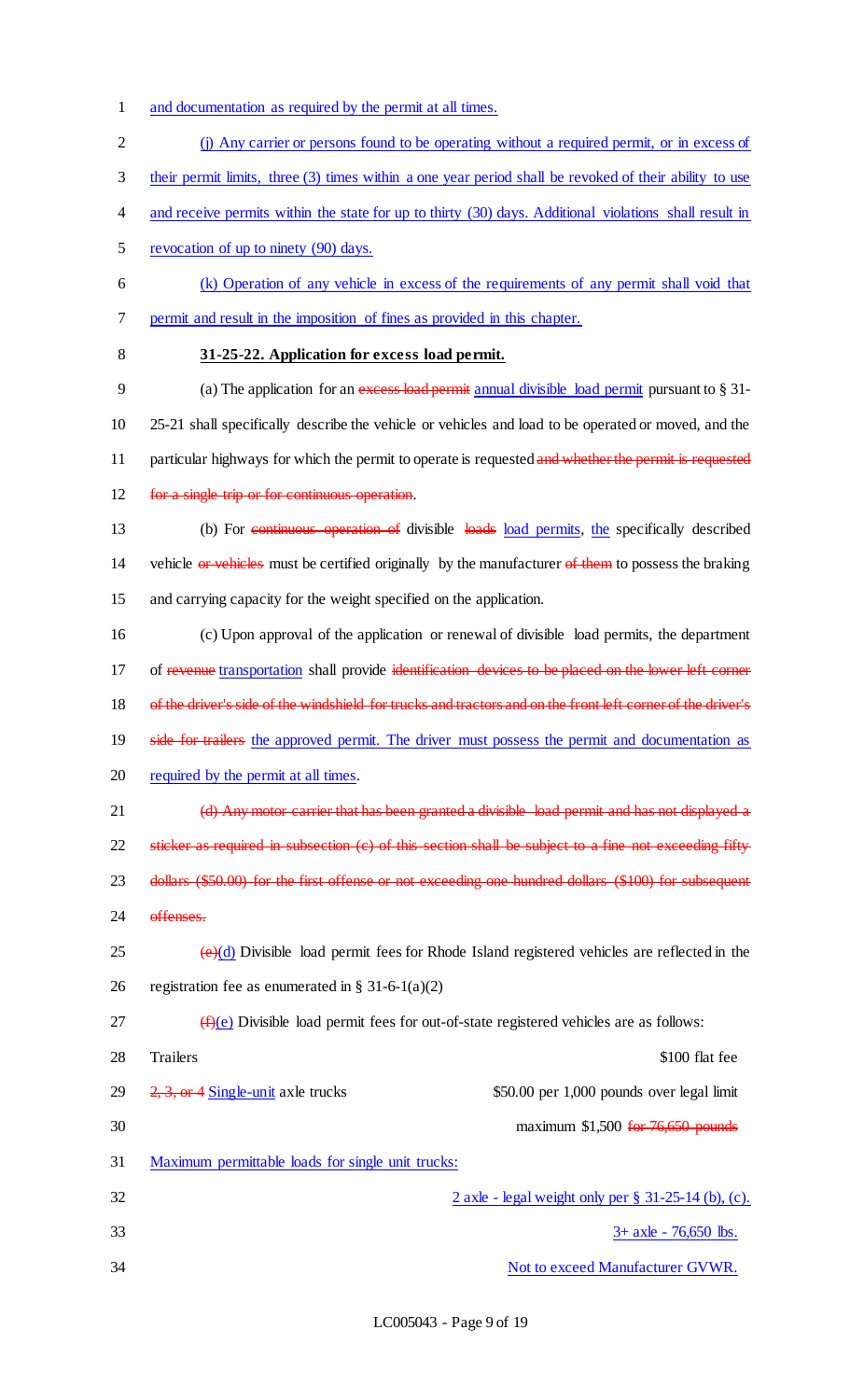| $\mathbf{1}$ | \$50.00 per 1,000 over legal limit<br><b>Tractors</b>                                                  |
|--------------|--------------------------------------------------------------------------------------------------------|
| $\mathbf{2}$ | maximum \$1,250 for 104,800 pounds.                                                                    |
| 3            | Tractors may acquire a permit for up to 104,800 lbs. however the allowable gross weight depends        |
| 4            | on the total number of axles of the tractor/semi-trailer/trailer configuration being used at the time. |
| 5            | Gross weight limits for tractor/semi-trailer/trailer configurations are as follows:                    |
| 6            | $3$ axle – 62,000 lbs.                                                                                 |
| 7            | $4$ axle $-$ 87,000 lbs.                                                                               |
| $8\,$        | $5+$ axle $-104,800$ lbs                                                                               |
| 9            | Transfer fee<br>\$10.00                                                                                |
| 10           | $(g)$ For the purpose of this section, the "legal limit" is defined as the maximum weight as           |
| 11           | calculated by the Bridge Formula.                                                                      |
| 12           | (h) Annual divisible load permits are issued for overweight only and not over-dimensional.             |
| 13           | (i) If the annual divisible load permit is used in conjunction with an annual construction             |
| 14           | equipment blanket permit, the limits and requirements of the blanket construction equipment permit     |
| 15           | shall supersede the requirements of the divisible load permit. The driver must possess both permits    |
| 16           | and all required documentation. This shall only apply when divisible load and trailered construction   |
| 17           | equipment are carried simultaneously.                                                                  |
| 18           | (j) Violations of this section are subject to fines enumerated in $\S$ 31-25-16.                       |
| 19           | 31-25-23. Conditions and restrictions on excess load permits.                                          |
| 20           | (a) The department of revenue transportation or local authority is authorized to issue or              |
| 21           | withhold a permit at its discretion, or if the permit is issued, to limit the number of trips, or to   |
| 22           | establish seasonal or other time limitations within which the described vehicles may be operated       |
| 23           | on the indicated highways, or otherwise to limit or prescribe conditions of operation of the vehicle   |
| 24           | or vehicles, when necessary to assure against undue damage to the road foundations, surfaces, or       |
| 25           | structures, and may require any undertaking or other security that may be deemed necessary to          |
| 26           | compensate for any injury to any roadway or road structure.                                            |
| 27           | (b) Whenever a permit is issued by the department of revenue transportation or local                   |
| 28           | authority for continuous operation, the permit shall not be issued for a period in excess of the       |
| 29           | registration date of the subject vehicle.                                                              |
| 30           | (c) Upon re-registration of the subject vehicle, permits shall be issued by the department             |
| 31           | of revenue transportation or local authority, upon the re-certification of the braking and carrying    |
| 32           | capacity of the subject vehicle as specified on the expired permit.                                    |
| 33           | 31-25-24. Carrying and inspection of excess load permits Carrying and inspection of                    |
| 34           | permits.                                                                                               |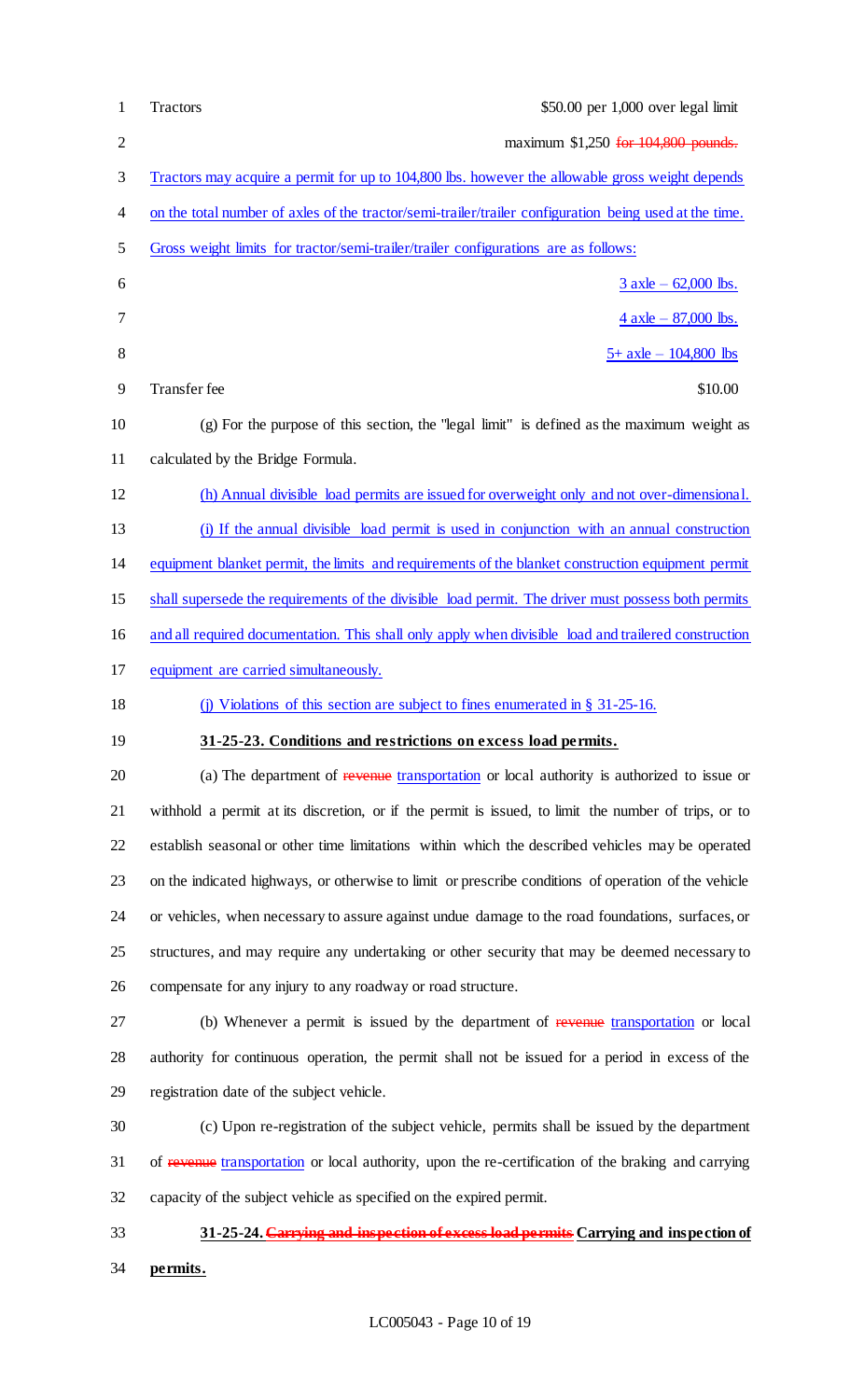Every permit, including all documentation required by that permit, issued under §§ 31-25- 21 -- 31-25-23 shall be carried in the vehicle to which it refers and shall be open to inspection by any proper officer or authorized agent of any authority granting the permit. No person shall violate any of the terms or conditions of the special permit. Violations of this section are subject to fines enumerated in § 31-41.1-4.

# **31-25-28. Liability for damages from excess weight Liability for damages from oversize or overweight.**

 (a) Any person driving any vehicle, object, or contrivance upon any highway or highway structure shall be liable for all damage which the highway or structure may sustain as a result of any illegal operation, driving, or moving of the vehicle, object, or contrivance, or as a result of operating, driving, or moving any vehicle, object, or contrivance weighing in excess of the maximum weight, or over the maximum dimensions in this chapter but authorized by a special permit issued as provided in this chapter.

 (b) Whenever the driver is not the owner of a vehicle, object, or contrivance, but is so operating, driving, or moving it with the express or implied permission of the owner, then the owner and driver shall be jointly and severally liable for the damage.

 (c) Damage may be recovered in a civil action brought by the authorities in control of the highway or highway structure.

# **31-25-29. Refuse-hauling vehicles -- Exemption from permit.**

 Notwithstanding any contrary provisions of this chapter, a motor vehicle designed and used for the hauling of refuse shall not be subject to state axle weight restrictions when hauling refuse. Nothing in this provision shall waive or modify existing state gross weight restrictions for refuse vehicles or other size and weight restrictions. To the extent that application of this section to highways which are part of the national system of interstate and defense highways would cause this state to be deprived of any federal funds for highway purposes, this section shall not be applicable 26 to highways which are part of the system. Nothing in this section shall permit these vehicles to 27 travel over any structure, highway, or portion of highway which is weight restricted for the vehicle load.

 SECTION 2. Section 31-41.1-4 of the General Laws in Chapter 31-41.1 entitled "Adjudication of Traffic Offenses" is hereby amended to read as follows:

#### **31-41.1-4. Schedule of violations.**

 (a) The penalties for violations of the enumerated sections, listed in numerical order, correspond to the fines described. However, those offenses for which punishments may vary according to the severity of the offense, or punishment that requires the violator to perform a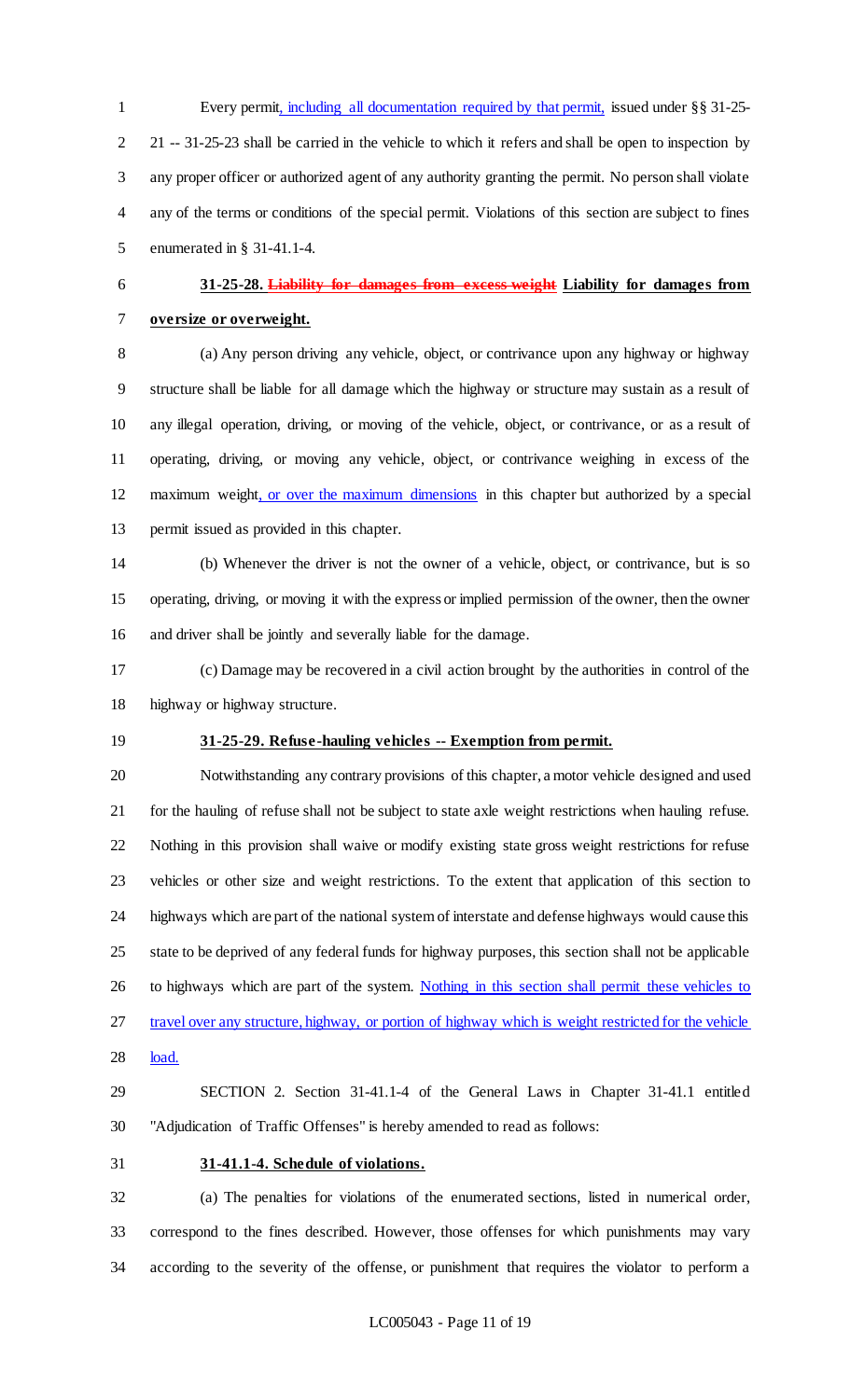service, shall be heard and decided by the traffic tribunal or municipal court. The following violations may be handled administratively through the method prescribed in this chapter. This list is not exclusive and jurisdiction may be conferred on the traffic tribunal with regard to other violations.

VIOLATIONS SCHEDULE

 Sections of Total General Laws Fine 8 8-8.2-2 DOT, DEM, or other agency and department violations \$85.00 24-10-17 Soliciting rides in motor vehicles 85.00 24-10-18 Backing up prohibited 85.00 24-10-19 Advertising motor vehicle for sale on state highways 100.00 24-10-20 Park and ride lots 85.00 24-12-37 Nonpayment of toll 100.00 14 31-3-12 Visibility of plates 85.00 31-3-18 Display of plates 85.00 31-3-32 Driving with expired registration 85.00 31-3-34 Failure to notify division of change of address 85.00 31-3-35 Notice of change of name 85.00 31-3-40 Temporary plates – dealer issued 85.00 31-4-3 Temporary registration – twenty-day (20) bill of sale 85.00 21 31-10-10 Rules as to armed forces license 85.00 31-10-30 Driving on expired license 85.00 31-10-32 Notice of change of address 85.00 31-10.1-4 No motorcycle helmet (operator) 85.00 31-10.1-5 Motorcycle handlebar violation 85.00 31-10.1-6 No motorcycle helmet (passenger) 85.00 31-10.1-7 Inspection of motorcycle required 85.00 28 31-12-12 Local motor vehicle ordinance 85.00 31-13-4 Obedience to devices 85.00 31-13-6(3)(i) Eluding traffic light 85.00 31-13-9 Flashing signals 85.00 32 31-13-11 Injury to signs or devices 85.00 31-14-1 Reasonable and prudent speed 95.00 31-14-3 Condition requiring reduced speed 95.00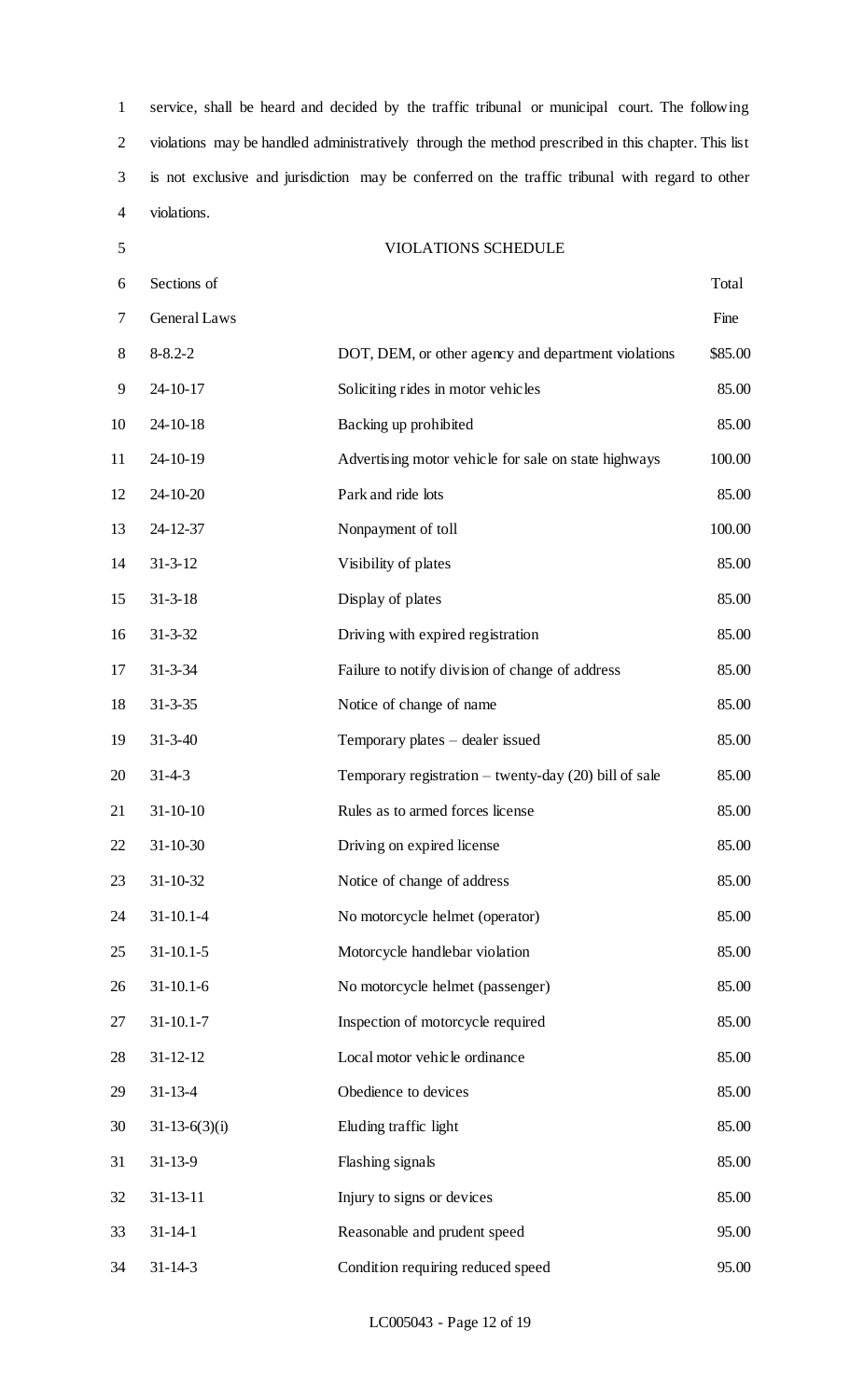| $\mathbf{1}$   | $31 - 14 - 9$    | Below minimum speed                                     | 95.00  |
|----------------|------------------|---------------------------------------------------------|--------|
| $\overline{2}$ | $31 - 14 - 12$   | Speed limit on bridges and structures                   | 95.00  |
| 3              | $31 - 15 - 1$    | Leaving lane of travel                                  | 85.00  |
| $\overline{4}$ | $31 - 15 - 2$    | Slow traffic to right                                   | 85.00  |
| 5              | $31 - 15 - 3$    | Operator left of center                                 | 85.00  |
| 6              | $31 - 15 - 4$    | Overtaking on left                                      | 85.00  |
| 7              | $31-15-5(a)$     | Overtaking on right                                     | 85.00  |
| $8\,$          | $31 - 15 - 6$    | Clearance for overtaking                                | 85.00  |
| 9              | $31 - 15 - 7$    | Places where overtaking prohibited                      | 85.00  |
| 10             | $31 - 15 - 8$    | No passing zone                                         | 85.00  |
| 11             | $31 - 15 - 9$    | One way highways                                        | 85.00  |
| 12             | $31 - 15 - 10$   | Rotary traffic islands                                  | 85.00  |
| 13             | $31 - 15 - 11$   | Laned roadway violation                                 | 85.00  |
| 14             | $31 - 15 - 12$   | Following too closely                                   | 85.00  |
| 15             | $31 - 15 - 12.1$ | Entering intersection                                   | 100.00 |
| 16             | $31 - 15 - 13$   | Crossing center section of divided highway              | 85.00  |
| 17             | $31 - 15 - 14$   | Entering or leaving limited access roadways             | 85.00  |
| 18             | $31 - 15 - 16$   | Use of emergency break-down lane for travel             | 85.00  |
| 19             | $31 - 15 - 17$   | Crossing bicycle lane                                   | 85.00  |
| 20             | $31 - 15 - 18$   | Unsafe passing of person operating a bicycle            | 85.00  |
| 21             | $31 - 16 - 1$    | Care in starting from stop                              | 85.00  |
| 22             | $31 - 16 - 2$    | Manner of turning at intersection                       | 85.00  |
| 23             | $31 - 16 - 4$    | U turn where prohibited                                 | 85.00  |
| 24             | $31 - 16 - 5$    | Turn signal required                                    | 85.00  |
| 25             | $31 - 16 - 6$    | Time of signaling turn                                  | 85.00  |
| 26             | $31 - 16 - 7$    | Failure to give stop signal                             | 85.00  |
| 27             | $31 - 16 - 8$    | Method of giving signals                                | 85.00  |
| 28             | $31 - 16.1 - 3$  | Diesel vehicle idling rules first offense not to exceed | 100.00 |
| 29             |                  | second and subsequent offense not to exceed             | 500.00 |
| 30             | $31 - 17 - 1$    | Failure to yield right of way                           | 85.00  |
| 31             | $31 - 17 - 2$    | Vehicle turning left                                    | 85.00  |
| 32             | $31 - 17 - 3$    | Yield right of way (intersection)                       | 85.00  |
| 33             | $31 - 17 - 4$    | Obedience to stop signs                                 | 85.00  |
| 34             | $31 - 17 - 5$    | Entering from private road or driveway                  | 85.00  |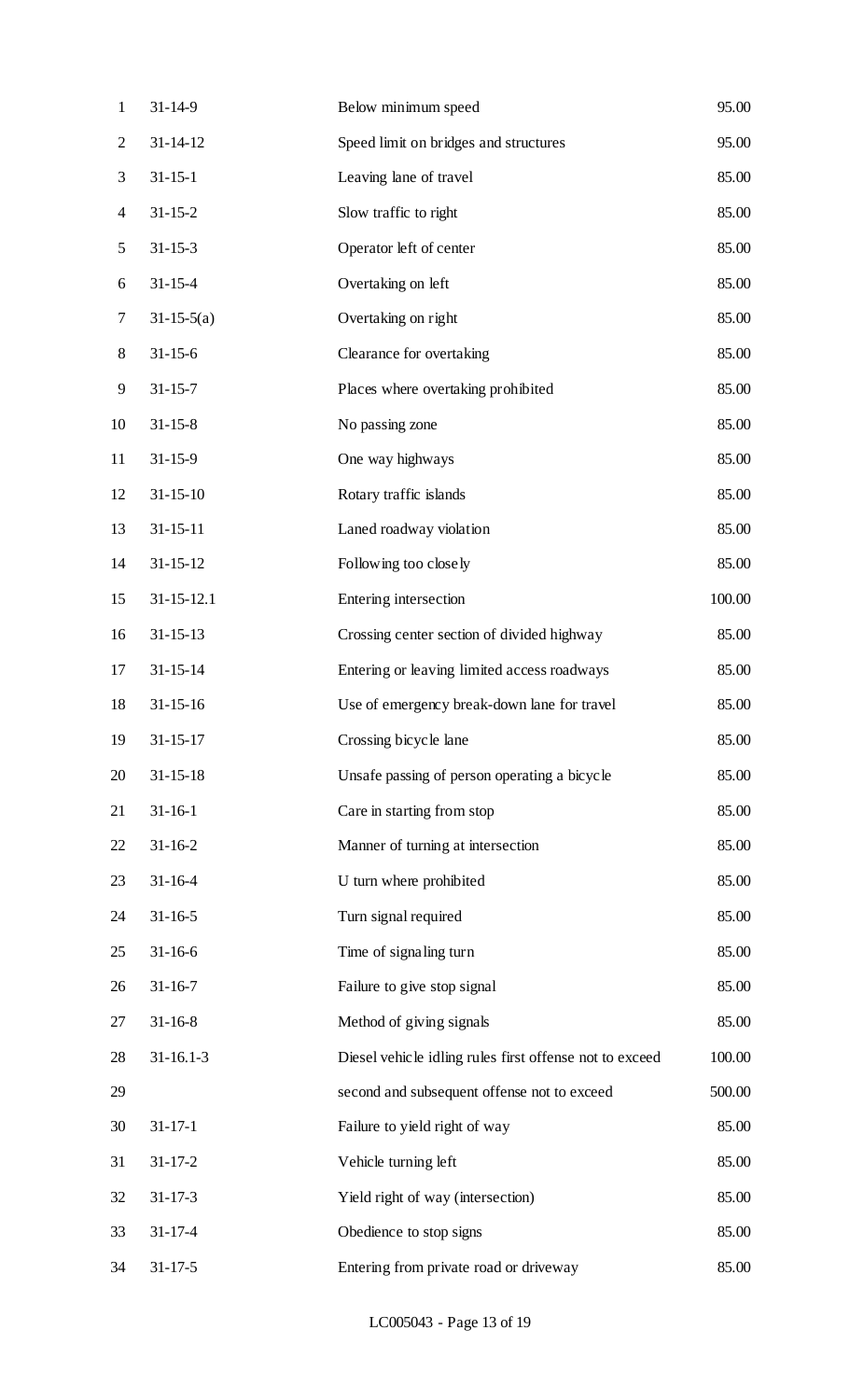| $\mathbf{1}$             | $31 - 17 - 8$       | Vehicle within right of way, rotary                            | 85.00     |
|--------------------------|---------------------|----------------------------------------------------------------|-----------|
| $\overline{2}$           | $31 - 17 - 9$       | Yielding to bicycles on bicycle lane                           | 85.00     |
| 3                        | $31 - 18 - 3$       | Right of way in crosswalks first violation                     | 85.00     |
| $\overline{\mathcal{A}}$ |                     | second violation or any subsequent violation                   | \$100.00  |
| 5                        | $31 - 18 - 5$       | Crossing other than at crosswalks                              | 85.00     |
| 6                        | $31 - 18 - 8$       | Due care by drivers                                            | 85.00     |
| 7                        | $31 - 18 - 12$      | Hitchhiking                                                    | 85.00     |
| $8\,$                    | $31 - 18 - 18$      | Right of way on sidewalks                                      | 85.00     |
| 9                        | $31 - 19 - 3$       | Traffic laws applied to bicycles                               | 85.00     |
| 10                       | $31 - 19 - 20$      | Sale of new bicycles                                           | 85.00     |
| 11                       | 31-19-21            | Sale of used bicycles                                          | 85.00     |
| 12                       | $31 - 19.1 - 2$     | Operating motorized bicycle on an interstate highway           | 85.00     |
| 13                       | $31-19.2-2$         | Operating motorized tricycle on an interstate highway          | 85.00     |
| 14                       | $31 - 20 - 1$       | Failure to stop at railroad crossing                           | 85.00     |
| 15                       | $31 - 20 - 2$       | Driving through railroad gate                                  | 85.00     |
| 16                       | $31 - 20 - 9$       | Obedience to stop sign                                         | 85.00     |
| 17                       | $31 - 21 - 4$       | Places where parking or stopping prohibited                    | 85.00     |
| 18                       | $31 - 21 - 14$      | Opening of vehicle doors                                       | 85.00     |
| 19                       | $31 - 21 - 18$      | Electric vehicle charging station restriction                  | 85.00     |
| 20                       | $31 - 22 - 2$       | Improper backing up                                            | 85.00     |
| 21                       | $31 - 22 - 4$       | Overloading vehicle                                            | 85.00     |
| 22                       | $31 - 22 - 5$       | Violation of safety zone                                       | 85.00     |
| 23                       | $31 - 22 - 6$       | Coasting                                                       | 85.00     |
| 24                       | $31 - 22 - 7$       | Following fire apparatus                                       | 85.00     |
| 25                       | $31 - 22 - 8$       | Crossing fire hose                                             | 85.00     |
| 26                       | $31 - 22 - 9$       | Throwing debris on highway $-$ snow removal                    | 85.00     |
| 27                       | 31-22-11.5          | Improper use of school bus- not to exceed five hundred dollars |           |
| 28                       |                     | for each day of improper use                                   | $(\$500)$ |
| 29                       | $31 - 22 - 22(a)$   | No child restraint                                             | 85.00     |
| 30                       | $31 - 22 - 22(a)$   | Child restraint/seat belt but not in any rear seating position | 85.00     |
| 31                       | $31-22-22(b)$ , (f) | No seat belt $-$ passenger                                     | 40.00     |
| 32                       | $31 - 22 - 22(g)$   | No seat belt $-$ operator                                      | 40.00     |
| 33                       | $31 - 22 - 23$      | Tow trucks $-$ proper identification                           | 275.00    |
| 34                       | $31 - 22 - 24$      | Operation of interior lights                                   | 85.00     |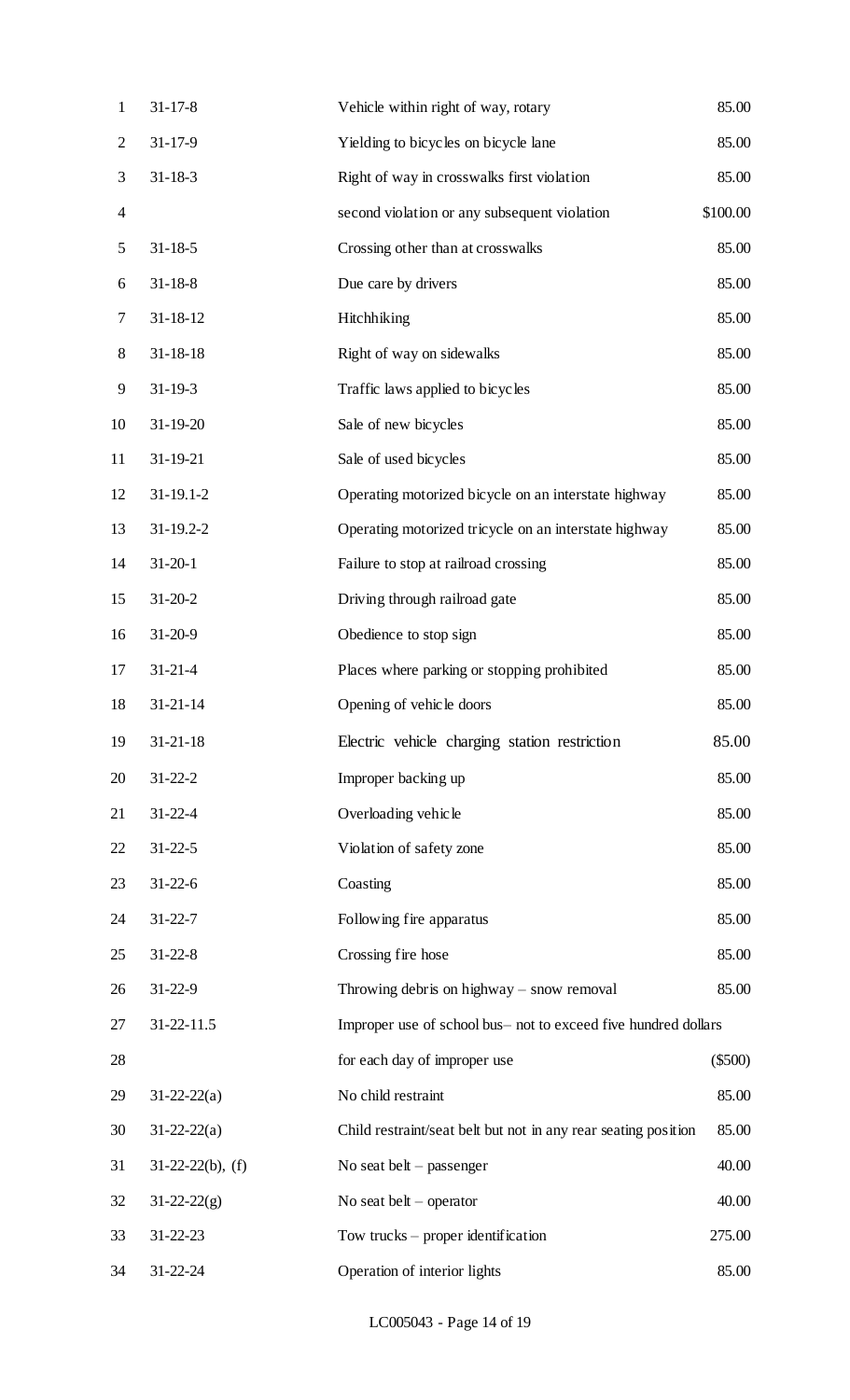| $\mathbf{1}$   | $31-23-1(b)(2)$ | U.S. department of transportation motor carrier safety rules   |                       |
|----------------|-----------------|----------------------------------------------------------------|-----------------------|
| $\overline{2}$ |                 | and regulations                                                | Not less than \$85.00 |
| 3              |                 |                                                                | or more than \$500.00 |
| 4              | $31-23-1(e)(6)$ | Removal of an "out of service vehicle" sticker                 | 125.00                |
| 5              | $31-23-1(e)(7)$ | Operation of an "out of service vehicle"                       | 100.00                |
| 6              | $31-23-2(b)$    | Installation or adjustment of unsafe or prohibited parts,      |                       |
| 7              |                 | equipment, or accessories:                                     |                       |
| 8              |                 | (first offense)                                                | 250.00                |
| 9              |                 | (second offense)                                               | 500.00                |
| 10             |                 | (third and subsequent offenses)                                | 1,000.00              |
| 11             | $31 - 23 - 4$   | Brake equipment required                                       | 85.00                 |
| 12             | $31 - 23 - 8$   | Horn required                                                  | 85.00                 |
| 13             | $31 - 23 - 10$  | Sirens prohibited                                              | 85.00                 |
| 14             | $31 - 23 - 13$  | Muffler required                                               | 85.00                 |
| 15             | 31-23-13.1      | Altering height or operating a motor vehicle with an           |                       |
| 16             |                 | altered height                                                 | 85.00                 |
| 17             | $31 - 23 - 14$  | Prevention of excessive fumes or smoke                         | 85.00                 |
| 18             | $31 - 23 - 16$  | Windshield and window stickers (visibility)                    | 85.00                 |
| 19             | $31 - 23 - 17$  | Windshield wipers                                              | 85.00                 |
| 20             | $31 - 23 - 19$  | Metal tires prohibited                                         | 85.00                 |
| 21             | $31 - 23 - 20$  | Protuberances on tires                                         | 85.00                 |
| 22             | $31 - 23 - 26$  | Fenders and wheel flaps required                               | 85.00                 |
| 23             | $31 - 23 - 27$  | Rear wheel flaps on buses, trucks, and trailers                | 85.00                 |
| 24             | 31-23-29        | Flares or red flag required over four thousand pounds          |                       |
| 25             |                 | $(4,000$ lbs.)                                                 | 85.00                 |
| 26             | $31 - 23 - 40$  | Approved types of seat belt requirements                       | 85.00                 |
| 27             | 31-23-42.1      | Special mirror - school bus                                    | 85.00                 |
| 28             | $31 - 23 - 43$  | Chocks required $(1 \text{ pair})$ – over four thousand pounds |                       |
| 29             |                 | $(4,000$ lbs.)                                                 | 85.00                 |
| 30             | $31 - 23 - 45$  | Tire treads – defective tires                                  | 85.00                 |
| 31             | 31-23-47        | Slow moving emblem required                                    | 85.00                 |
| 32             | 31-23-49        | Transportation of gasoline – passenger vehicle                 | 85.00                 |
| 33             | $31 - 23 - 51$  | Operating bike or motor vehicle wearing ear phones             |                       |
| 34             |                 | (first offense)                                                | 85.00                 |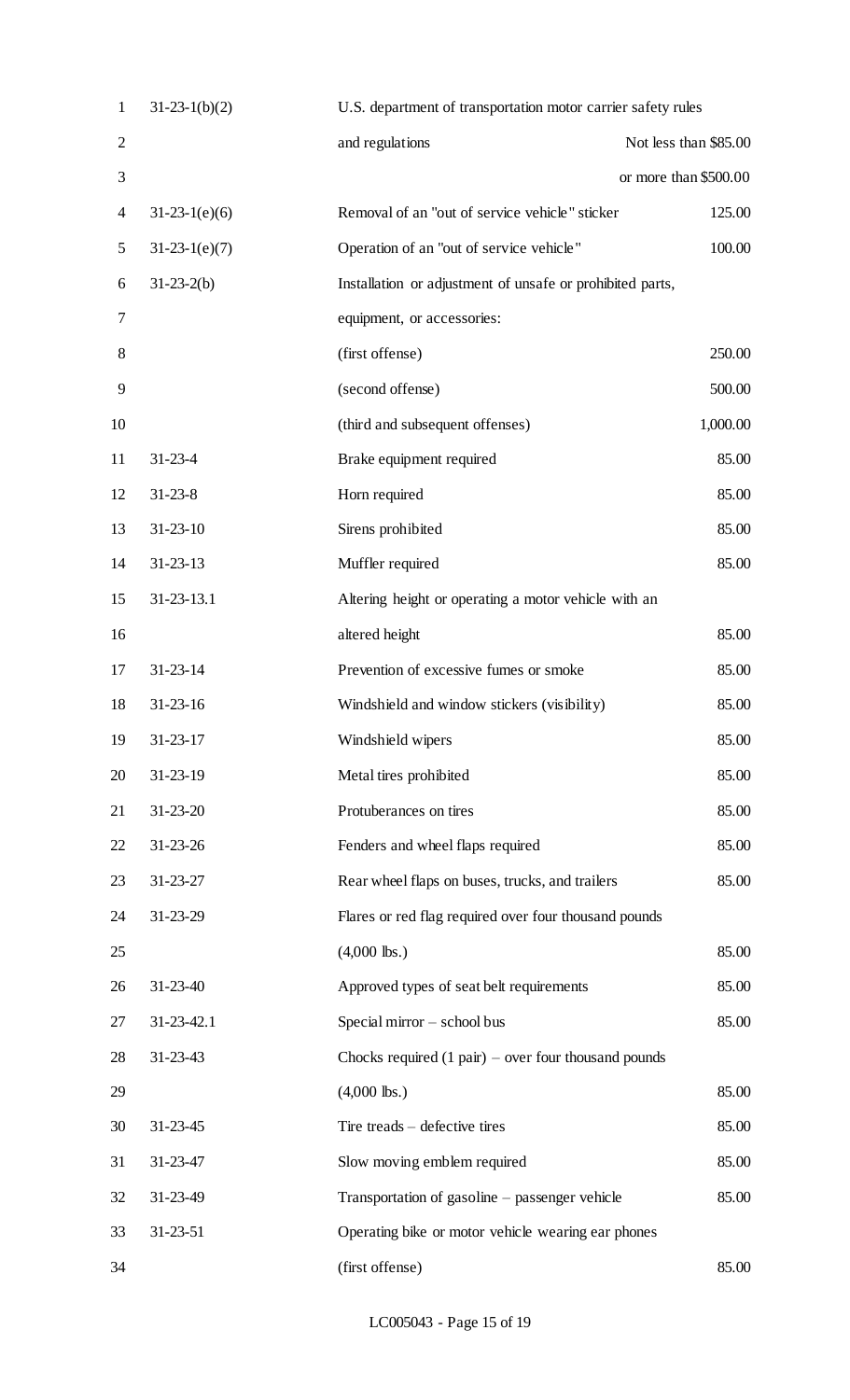|                          | second offense                                                                                                                                                                                                                 | 95.00         |
|--------------------------|--------------------------------------------------------------------------------------------------------------------------------------------------------------------------------------------------------------------------------|---------------|
|                          | for the third and each subsequent offense                                                                                                                                                                                      | 140.00        |
| 31-24-1 through 31-24-54 | Times when lights required                                                                                                                                                                                                     | 85.00         |
| $31 - 25 - 3$            | Maximum width of one hundred and two inches (102")                                                                                                                                                                             |               |
|                          | exceeded                                                                                                                                                                                                                       | 85.00         |
|                          | 31 25 4 Maximum height of one hundred sixty two inches (162")                                                                                                                                                                  |               |
|                          | exceeded and a state of the state of the state of the state of the state of the state of the state of the state of the state of the state of the state of the state of the state of the state of the state of the state of the | 85.00         |
| $31\,25\,6$              | Maximum number and length of coupled vehicles                                                                                                                                                                                  | 500.00        |
| $31 - 25 - 7$            | Load extending three feet $(3')$ front, six feet $(6')$ rear                                                                                                                                                                   |               |
|                          |                                                                                                                                                                                                                                | 85.00         |
| $31 - 25 - 9$            | Leaking load                                                                                                                                                                                                                   | 85.00         |
| $31 - 25 - 11$           | Connections between coupled vehicles                                                                                                                                                                                           | 85.00         |
| $31 - 25 - 12$           | Towing chain, twelve-inch (12") square flag required                                                                                                                                                                           | 85.00         |
| $31 - 25 - 12.1$         | Tow truck $-$ use of lanes                                                                                                                                                                                                     |               |
|                          | (first offense)                                                                                                                                                                                                                | 85.00         |
|                          | second offense                                                                                                                                                                                                                 | 95.00         |
|                          | for the third and each subsequent offense                                                                                                                                                                                      | 100.00        |
| $31 - 25 - 14(d)(1)$     | Maximum weight and tandem axles                                                                                                                                                                                                | 125.00        |
|                          | 31-25-14(d)(2) Maximum weight and tandem axles                                                                                                                                                                                 | 125.00        |
|                          | 31-25-14(d)(3) Maximum weight and tandem axles                                                                                                                                                                                 | 125.00        |
|                          | 31-25-16(e)(2) Maximum weight shown in registration per thousand lbs.                                                                                                                                                          |               |
|                          | example and overweight or portion thereof                                                                                                                                                                                      | 85.00         |
| $31-25-16(e)(3)$         | Maximum weight shown in registration per thousand lbs.                                                                                                                                                                         |               |
|                          | overweight or portion thereof. 125.00                                                                                                                                                                                          |               |
| $31-25-16(e)(4)$         | Maximum weight shown in registration 1,025.00                                                                                                                                                                                  |               |
|                          | plus per thousand pounds overweight or portion thereof \$125.00                                                                                                                                                                |               |
| $31 - 25 - 17$           | Identification of trucks and truck-tractors                                                                                                                                                                                    |               |
|                          | (first offense)                                                                                                                                                                                                                | 85.00         |
|                          | (second offense)                                                                                                                                                                                                               | 95.00         |
|                          | for the third and subsequent offenses                                                                                                                                                                                          | 125.00        |
| $31 - 25 - 24$           | Carrying and inspection of excess load limit                                                                                                                                                                                   | 475.00 350.00 |
| $31 - 25 - 27(e)$        | Maximum axle                                                                                                                                                                                                                   |               |
|                          | (first offense)                                                                                                                                                                                                                | 3,000.00      |
|                          | not to exceed <b>with a set of the exceed</b>                                                                                                                                                                                  | 5,000.00      |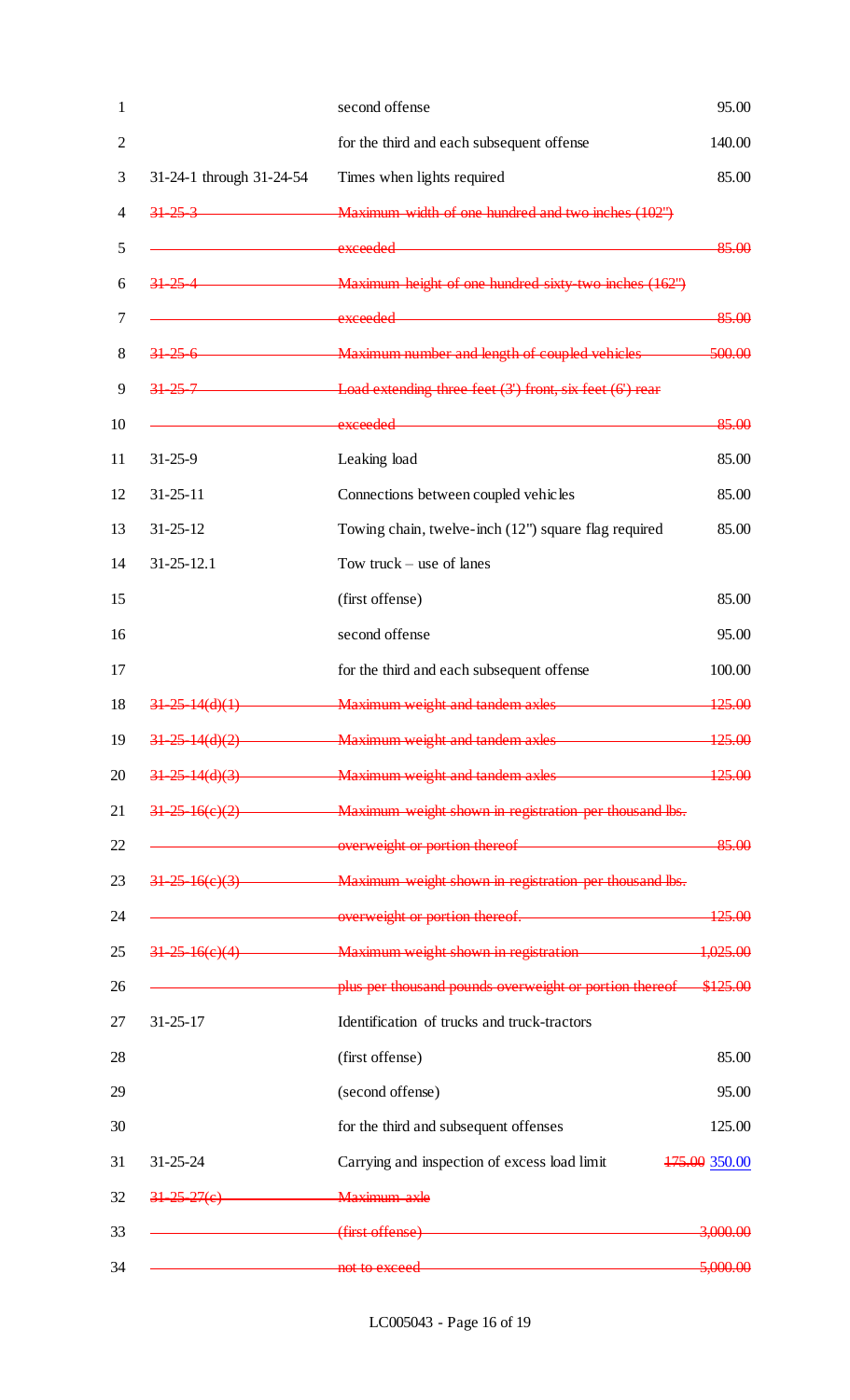| $\mathbf{1}$   |                                                                                      | for each and every subsequent offense                                                    |                     |
|----------------|--------------------------------------------------------------------------------------|------------------------------------------------------------------------------------------|---------------------|
| $\overline{2}$ | $31 - 25 - 30$                                                                       | <b>EXAMPLE 2018</b> Maximum axle Pawtucket River Bridge and Sakonnet River               |                     |
| 3              |                                                                                      | Bridge                                                                                   |                     |
| $\overline{4}$ |                                                                                      | (first offense)                                                                          | <del>3,000.00</del> |
| 5              |                                                                                      | not to exceed <b>with a set of the exceed</b>                                            | 5,000.00            |
| 6              |                                                                                      | for each and every subsequent offense                                                    |                     |
| 7              | $31 - 27 - 2.3$                                                                      | Refusal to take preliminary breath test                                                  | 85.00               |
| 8              | $31-28-7(d)$                                                                         | Wrongful use of handicapped parking placard                                              | 500.00              |
| 9              | $31-28-7(f)$                                                                         | Handicapped parking space violation:                                                     |                     |
| 10             |                                                                                      | First offense                                                                            | 100.00              |
| 11             |                                                                                      | Second offense                                                                           | 175.00              |
| 12             |                                                                                      | Third offense and subsequent offenses                                                    | 325.00              |
| 13             | $31-28-7.1(e)$                                                                       | Wrongful use of institutional handicapped parking                                        |                     |
| 14             |                                                                                      | placard                                                                                  | 125.00              |
| 15             | $31 - 33 - 2$                                                                        | Failure to file accident report                                                          | 85.00               |
| 16             | $31 - 34 - 2$                                                                        | Proof of insurance - motor vehicle rental                                                | 85.00               |
| 17             | $31 - 34 - 3$                                                                        | Operation by person other than lessee                                                    | 85.00               |
| 18             | $31 - 36.1 - 17$                                                                     | No fuel tax stamp (out-of-state)                                                         | 85.00               |
| 19             |                                                                                      | and not exceeding for subsequent offense                                                 | (\$100)             |
| 20             | $31 - 38 - 3$                                                                        | No inspection sticker                                                                    | 85.00               |
| 21             | $31 - 38 - 4$                                                                        | Violation of inspection laws                                                             | 85.00               |
| 22             | 31-41.3-15                                                                           | Automated school-zone-speed-enforcement system                                           | 50.00               |
| 23             | $31-47.2-6$                                                                          | Heavy-duty vehicle emission inspections:                                                 |                     |
| 24             |                                                                                      | First offense                                                                            | 125.00              |
| 25             |                                                                                      | Second offense                                                                           | 525.00              |
| 26             |                                                                                      | Third and subsequent offenses                                                            | 1,025.00            |
| 27             | $37 - 15 - 7$                                                                        | Littering                                                                                | not less than 55.00 |
| 28             |                                                                                      | not more than five hundred dollars (\$500)                                               |                     |
| 29             | 39-12-26                                                                             | Public carriers violation                                                                | 300.00              |
| 30             | <b>SPEEDING</b>                                                                      |                                                                                          | Fine                |
| 31             | $(A)$ One to ten miles per hour $(1-10 \text{ mph})$ in excess of posted speed limit |                                                                                          | \$95.00             |
| 32             |                                                                                      | (B) Eleven miles per hour (11 mph) in excess of posted speed limit with a fine           | 205.00              |
| 33             |                                                                                      | of ten dollars (\$10.00) per mile in excess of speed limit shall be assessed.            | minimum             |
| 34             |                                                                                      | (b) In addition to any other penalties provided by law, a judge may impose the following |                     |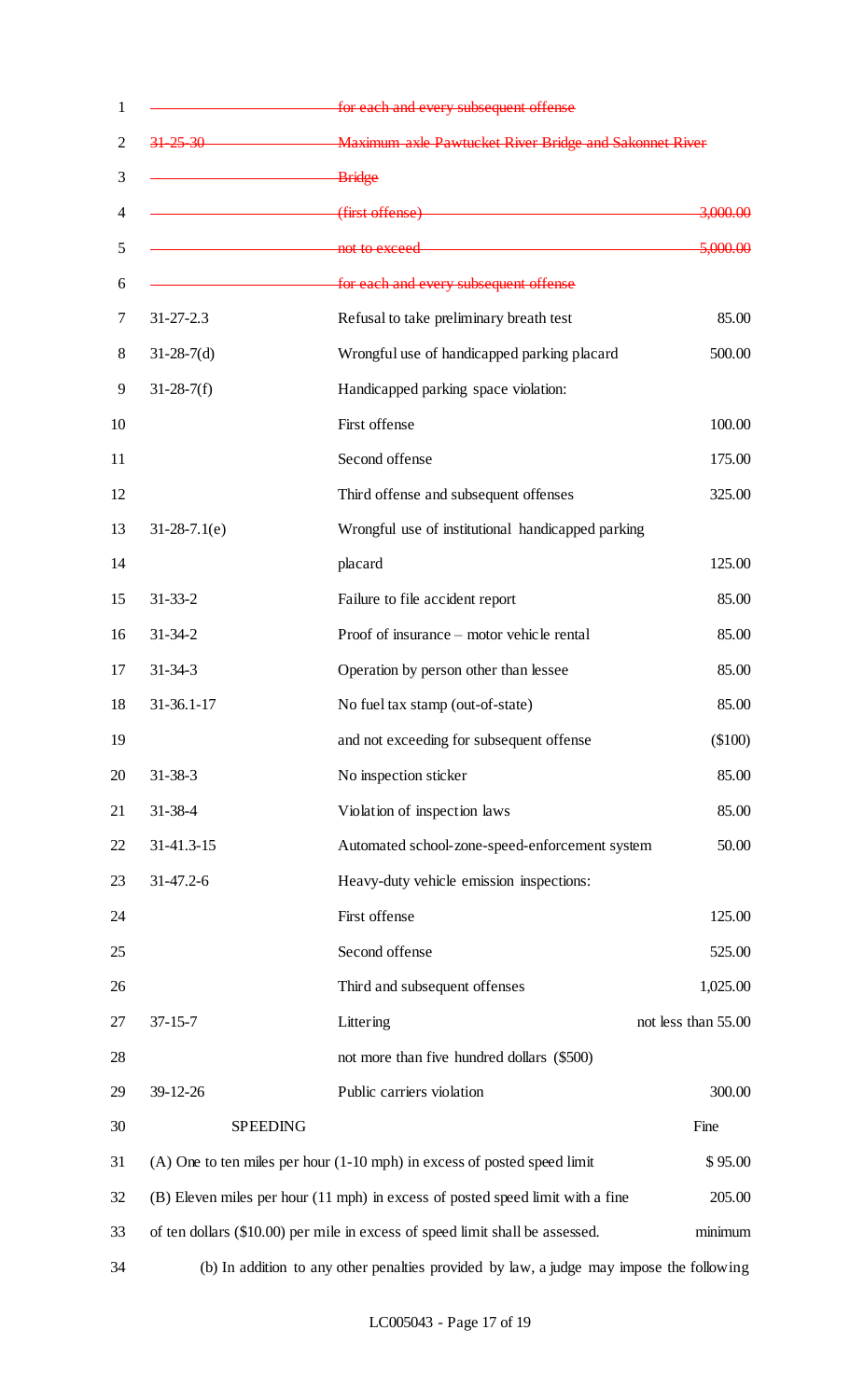penalties for speeding:

 (1) For speeds up to and including ten miles per hour (10 m.p.h.) over the posted speed limit on public highways, a fine as provided for in subsection (a) of this section for the first offense; ten dollars (\$10.00) per mile for each mile in excess of the speed limit for the second offense if within twelve (12) months of the first offense; and fifteen dollars (\$15.00) per mile for each mile in excess of the speed limit for the third and any subsequent offense if within twelve (12) months of the first offense. In addition, the license may be suspended up to thirty (30) days.

 (2) For speeds in excess of ten miles per hour (10 m.p.h.) over the posted speed limit on public highways, a mandatory fine of ten dollars (\$10.00) for each mile over the speed limit for the first offense; fifteen dollars (\$15.00) per mile for each mile in excess of the speed limit for the second offense if within twelve (12) months of the first offense; and twenty dollars (\$20.00) per mile for each mile in excess of the speed limit for the third and subsequent offense if within twelve (12) months of the first offense. In addition, the license may be suspended up to sixty (60) days.

 (c) Except for a technology surcharge assessed in accordance with § 8-15-11, any person charged with a violation who pays the fine administratively pursuant to this chapter shall not be subject to any additional costs or assessments, including, but not limited to, the hearing fee established in § 8-18-4.

SECTION 3. This act shall take effect upon passage.

#### ======== LC005043 ========